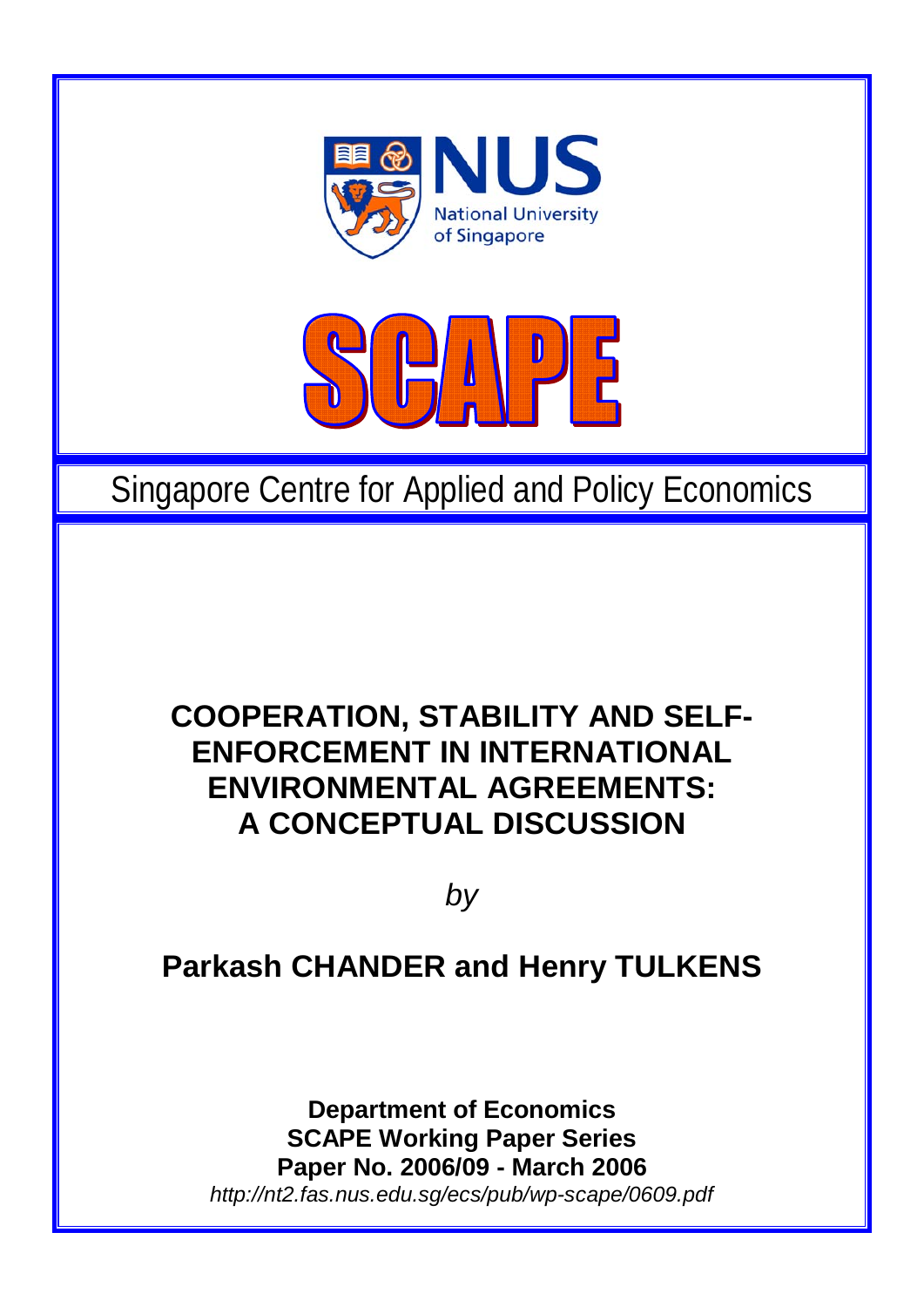## **COOPERATION, STABILITY AND SELF-ENFORCEMENT IN INTERNATIONAL ENVIRONMENTAL AGREEMENTS: A CONCEPTUAL DISCUSSION**

by

Parkash CHANDER

Henry TULKENS

National University of Singapore, Singapore

 $\overline{a}$ 

CORE, Université Catholique de Louvain Louvain-la-Neuve, Belgium

**July 2005**  This version: March 20061

#### ABSTRACT

In essence, any international environmental agreement (IEA) implies cooperation of a form or another. The paper seeks for logical foundations of this. It first deals with how the need for cooperation derives from the public good aspect of the externalities involved, as well as with where the source of cooperation lies in cooperative game theory. In either case, the quest for efficiency is claimed to be at the root of cooperation.

Next, cooperation is considered from the point of view of stability. After recalling the two competing concepts of stability in use in the IEA literature, new insights on the nature of the gamma core in general are given as well as of the Chander-Tulkens solution within the gamma core. Free riding is also evaluated in relation with the alternative forms of stability under scrutiny.

Finally, it is asked whether with the often mentioned virtue of "self enforcement" any conceptual gain is achieved, different from what is meant by efficiency and stability. A skeptical answer is offered, as a reply to Barrett's (2003) attempt at giving the notion a specific content.

<sup>&</sup>lt;sup>1</sup> This version was completed during a visit of the second author at the National University of Singapore Department of Economics in March-April 2006. The support of SCAPE is gratefully acknowledged.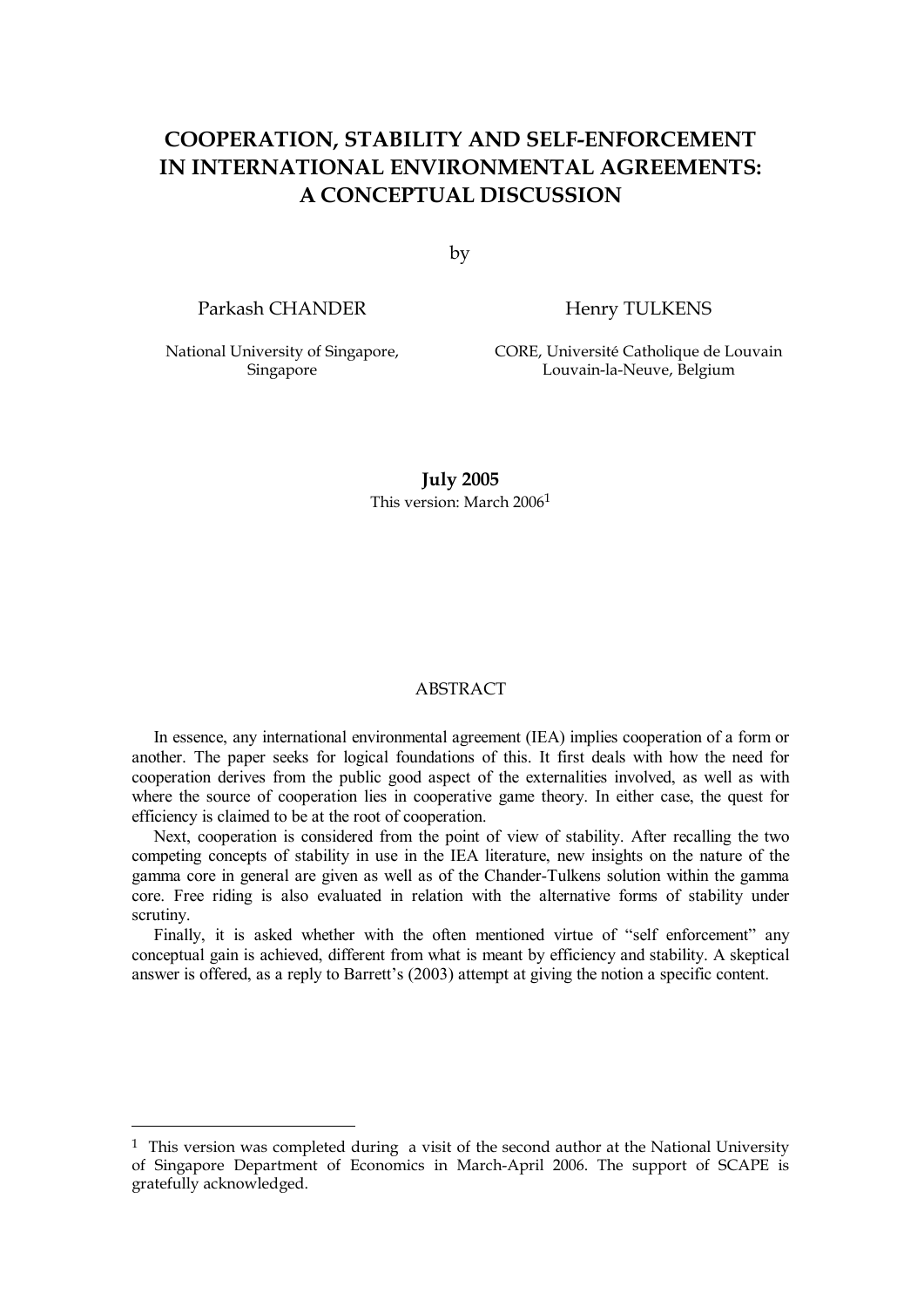## **Outline**

| 1.            | Introduction                                                        | p.2     |
|---------------|---------------------------------------------------------------------|---------|
| 2.            | Cooperation                                                         | p.4     |
|               | 2.1 The economic rationale for cooperation                          | p.4     |
|               | 2.2 Cooperative games                                               | p.5     |
|               | 2.3 Games with externalities                                        | p.6     |
|               | 2.4 Coalition formation                                             | p.7     |
|               | 2.5 An axiomatic approach                                           | p.9     |
| 3.            | Stability                                                           | p.10    |
|               | 3.1 Alternative stability concepts:                                 |         |
|               | internal-external stability vs. coalitional stability               | p.10    |
|               | 3.2 Some further insights on the nature of $\gamma$ -core solutions |         |
|               | for the IEA game                                                    | p.11    |
|               | 3.3 The rationale for a game with a particular coalition structure  | p.14    |
|               | 3.4 Free riding and stability                                       | p.15    |
|               | 3.4.1 Two forms of free riding                                      | p.15    |
|               | 3.4.2 Free riding and I-E vs. $\gamma$ -core stability              | p.16    |
|               | 3.4.3 Free riding and the particular CT core solution               | p.17    |
| 4.            | Self-Enforcement                                                    | p.17    |
| 5.            | Conclusion                                                          | p.20    |
| References    |                                                                     | p.21    |
| Figures 1 - 4 |                                                                     | p.23-26 |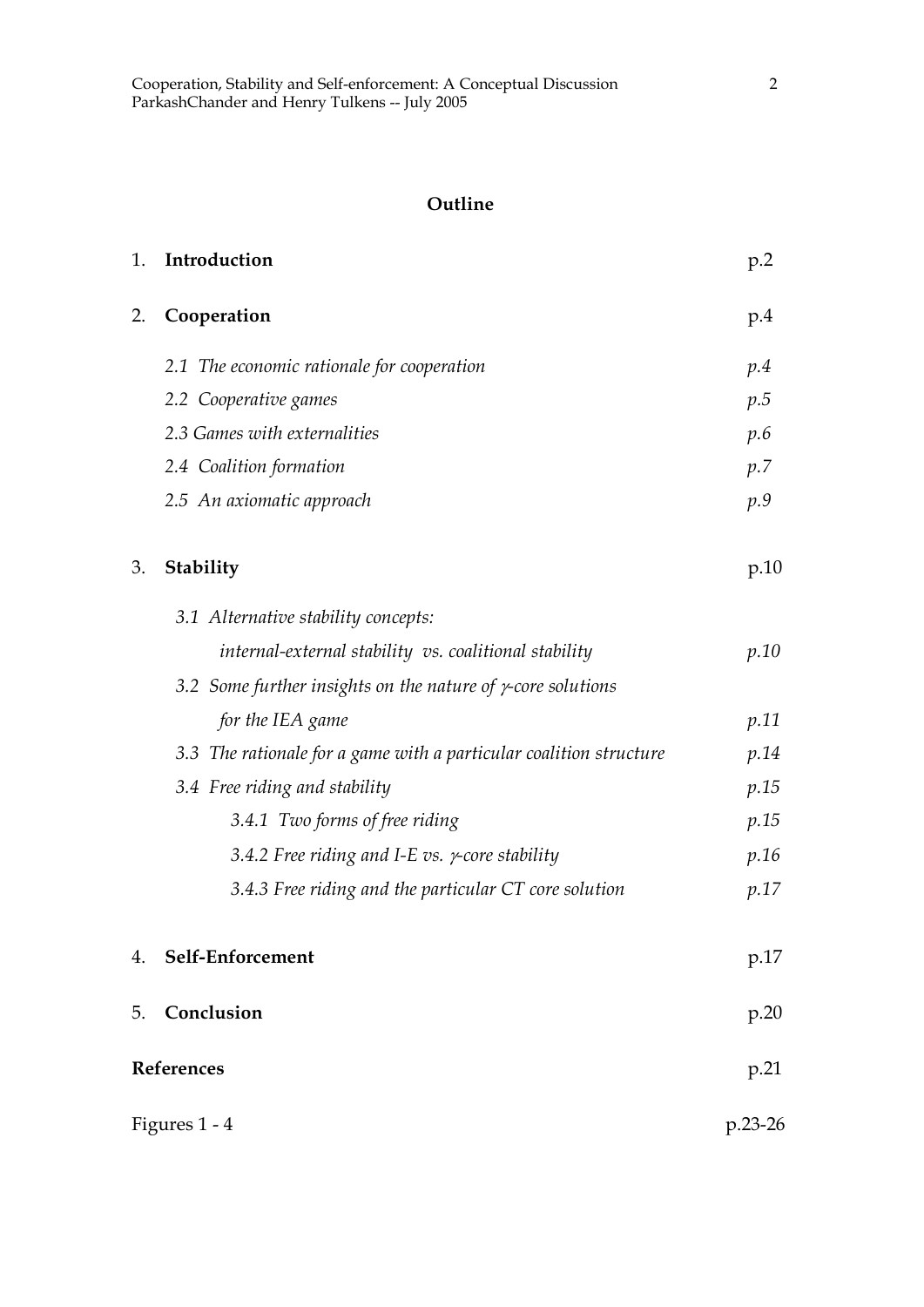## 1. **INTRODUCTION**

 This paper is not addressed to game theorists -- unless they are interested to learn something about how their products are being used. The paper is addressed, instead, to those economists who make use of game theory notions in the process of analyzing and advising on climate change negotiations.

 In 1995 one of us presented a paper2 entitled "Cooperation vs. Free Riding in International Affairs: Two Approaches" where the main question was: can a grand — worldwide — coalition prevail in climate decisions, or is the problem of such a logical structure that treaties involving only small groups of countries will ever be signed? The answer was in the form of an advocacy of the former thesis.

 After 10years, that debate is, to say the least, not closed. Is the present exercise then just a remake? Or has progress been made ? While receiving and selecting papers for this conference, we felt that yes, there is progress, but further clarifications are still called for, let alone for ourselves. This motivates our present contribution, whose structure is clear enough from its title.

 Let us introduce some notation for easier reference below. With *N* the set of all countries of the world, indexed  $i = 1,...,n$ , let  $p_i$  denote the amount (flow<sup>3</sup>) of pollutant emissions in country *i*, let the value of the increasing function (with an upper bound) *gi(pi)*, denote the level of country *i*'s GDP, and let the function  $\pi$ <sub>*i*</sub> (.) measure the total cost of damages caused in country *i* by the aggregate emissions Σ *pi*.

 In this setting, we shall call a "treaty" a joint choice by several countries of an abatement policy, that is, a level of *pi* for each of them, as well as of possible transfers of resources among them. It is also, in general equilibrium terms, a

<sup>2</sup> Published thereafter as TULKENS 1998.

<sup>&</sup>lt;sup>3</sup> The specific problems raised by stock externalities will not be considered in this discussion, although such are indeed the externalities generated by greenhouse gas emissions. Our immediate excuse is that they are not dealt with either in the literature we consider. More fundamentally, we think the issues at stake need to be clarified first within flow (static) models before being tackled in the dynamic context required by stock externalities.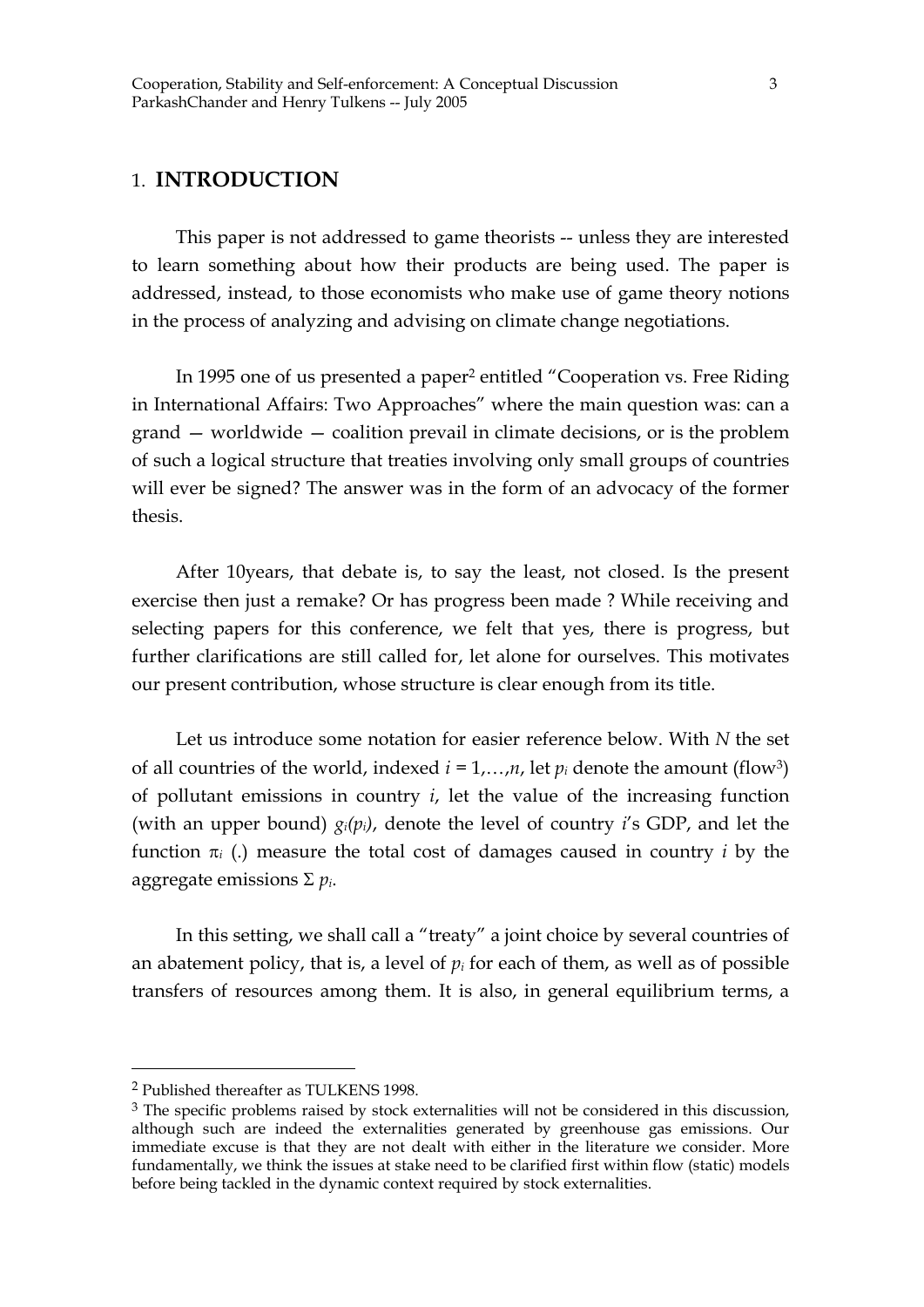state — or an "allocation" — of the simple international economy specified above.

 In the absence of treaty, we assume that each country chooses the policy that suits it best, given the policies of the other countries, this resulting in a state of the international economy which is also a Nash equilibrium of the noncooperative game that can be associated with the above elements.

 Efficiency for a group of countries, be it *N* or any subset *S* of it, is a joint policy of the members of the group that maximizes the group's aggregate welfare *W*. In the case of *N*, this objective reads

$$
W_N = \Sigma_N \left[ g_i(p_i) - \pi_i \left( \Sigma_N p_j \right) \right]
$$

where all summation signs refer to indexes running from 1 to *n*. If the group is a subset *S* of *N* however, the maximand is denoted *WS* with the first summation in the above expression including only the members of *S*, whereas the second one still bears on all *i*'s. This difference characteristically makes the IEA problem one of externalities.

## **2. COOPERATION**

On the theme of cooperation concerning IEAs, we may distinguish two views. One is economic theoretic, the other is game theoretic.

#### *2.1 The economic rationale for cooperation*

 The economic view finds its justification in the public good or diffuse characteristic of the externality generated by the emissions that cause climate change. Because the public good is global, that is, world wide, elementary public goods theory (SAMUELSON 1954) teaches us that efficiency (in the Pareto sense) can be reached only if all concerned parties are involved in the process of resource allocation required to master the externality in question. Thus, getting all parties involved  $-$  be it by sharing cost, or by revealing preferences, or both, or still by other means — is an essential requirement for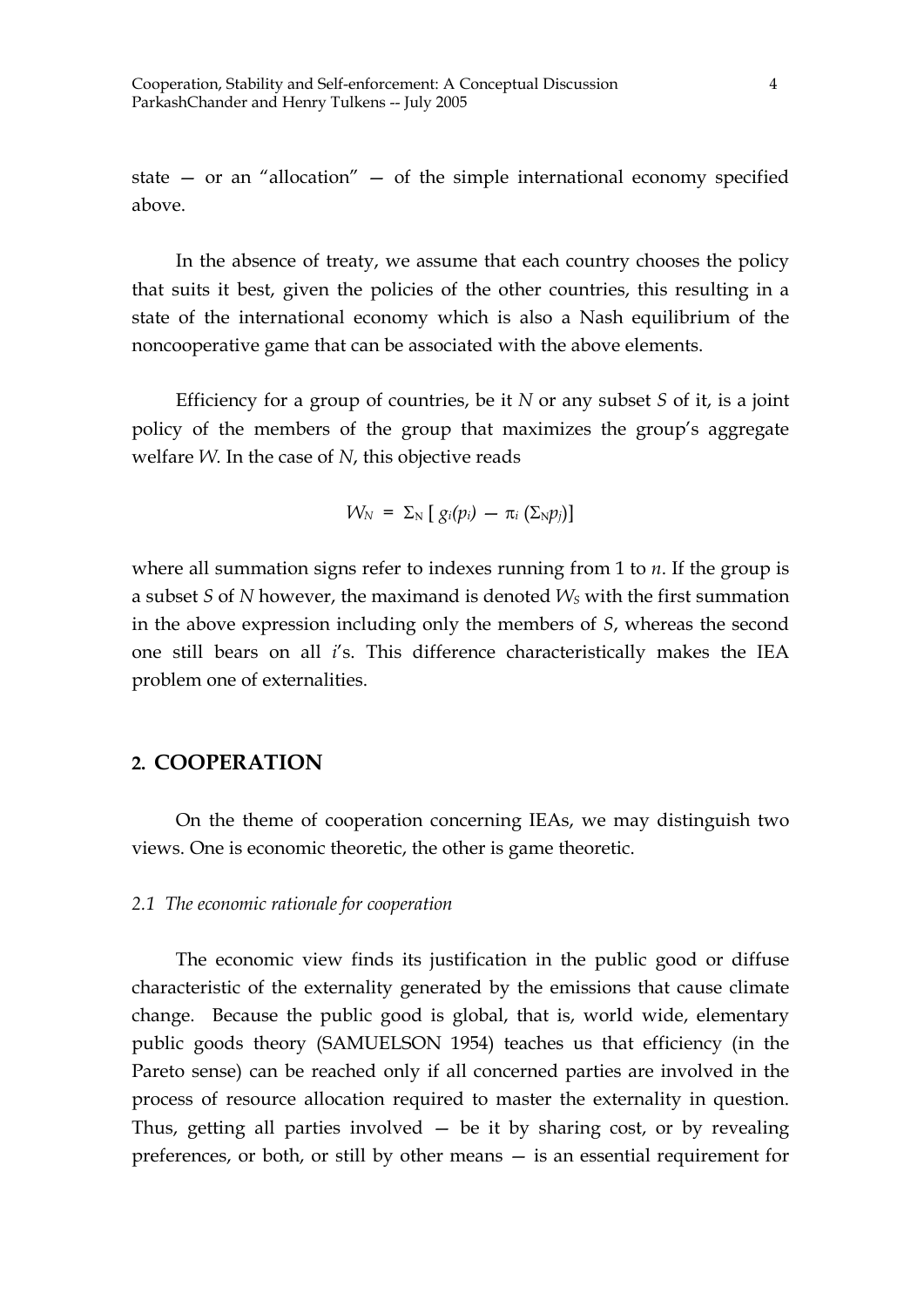efficiency. Economically, the social objective of efficiency entails the necessity of cooperation. Samuelson saw only the State as an appropriate actor for this purpose.

 Independently of the public good characteristic just highlighted for the diffuse externalities here under discussion, another economic argument for cooperation in the sense of engaging in bargaining in the presence of externalities is provided by the Coase theorem. IEAs may be viewed as outcomes of voluntary negotiations between generators and recipients of externalities, as described by COASE 1961. This view concludes at an efficient outcome (under appropriate conditions). The Coasean view does not involve the State: quite to the contrary, it asserts that the efficient outcome will emerge from spontaneous negotiations between the parties involved.

#### *2.2 Cooperative games*

 The game theoretic perspective is the one offered by the theory of cooperative games. This theory flourished in the 60s and 70s prominently within the Jerusalem school of game theory and produced a wealth of "solution concepts" meant to describe the outcome of games (social interactions, in a more recent and better adapted vocabulary) when coalitions of players are the object of analysis. These developments occurred quite independently of public goods and externality theory.

 It happens to be difficult, though, to find in this literature arguments explaining and justifying the phenomenon of cooperation. Section 8.1 of MYERSON's 1991 book is entitled "Noncooperative foundations of cooperative game theory" should provide an answer to this query, but the author cautions the reader on how "subtle" the concept is. The attractive idea of giving a noncooperative foundation to cooperative game theory (the "Nash program") hits at a basic difficulty: the multiplicity of equilibria of the noncooperative games that might support cooperative solutions concepts. Criteria that are discussed at length for explaining how selection from among these equilibria might logically occur (focal arbitration of Schelling, institutions, contracts). Somehow, these criteria are one way or another inspired by the notion of efficiency: cooperation finds its *raison d'être* in the efficiency it allows to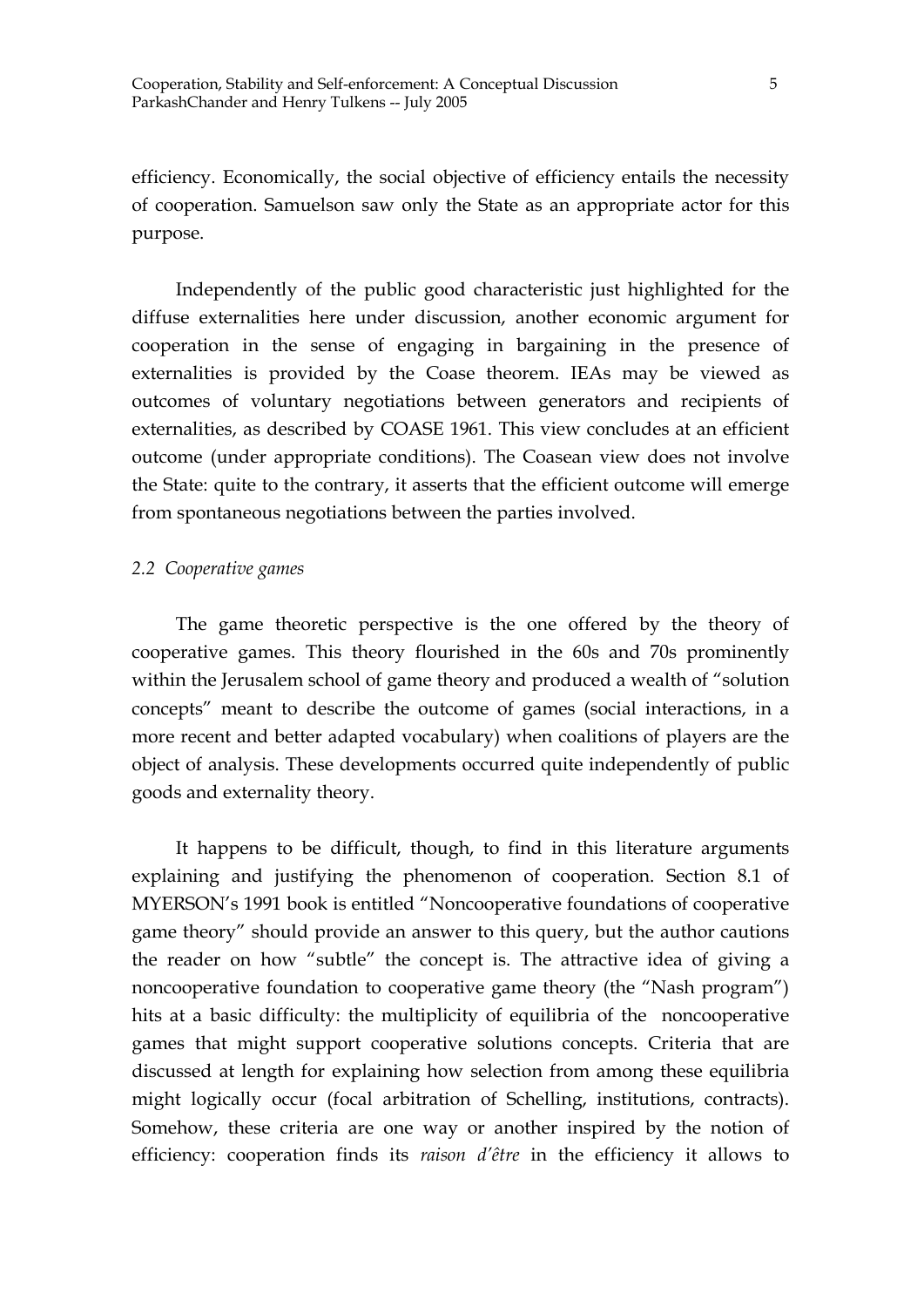achieve. It can be given its root in the outcome of some process of bargaining among the cooperating players<sup>4</sup>.

 These arguments hardly explain, however, *how* groups are formed, as admitted by the author. At any rate, all game theory textbooks, when they come to their cooperative games chapters (if any), consider that the theory bears on formed groups taken as given, without enquiring on how they got formed, and to which the joint objective of striving for efficiency within the group is attributed .

#### *2.3 Games with externalities*

 $\overline{a}$ 

 Turning to cooperative games for analyzing IEAs is nevertheless quite justified. The theory has indeed provided very compelling arguments in support of competitive market exchanges, arguments pointing to the so-called strategic stability of market equilibria because they belong to the core of cooperative games associated with markets.

 It is thus quite natural to ask whether the core concept, if applied to international economies with externalities, can offer similar properties for Coasean agreements between generators and recipients. This question was raised in the early 70s but it was not clearly dealt with all along the 70sand 80s, probably due to imprecise, unrealistic, or *ad hoc* representations of the externality phenomenon itself. Typically, the core theory was oscillating between results of non existence and problems of non convexities, and the cooperative games under consideration were in fact not really bearing on the multilateral and diffuse form that is commonly used nowadays and recalled in the above introduction.

 In the early 90s, clarification on the externality formulation front allowed for the game theoretic apparatus to be called upon and its solution concepts to be applied in this field. The core was one of these concepts so adapted by CHANDER and TULKENS 1995 and 1997, under the name of "γ-core ". Thus,

<sup>4</sup> Pushing this view one step farther, some authors consider cooperative games as normative social science, as opposed to noncooperative games being positive science. This is an oversimplification.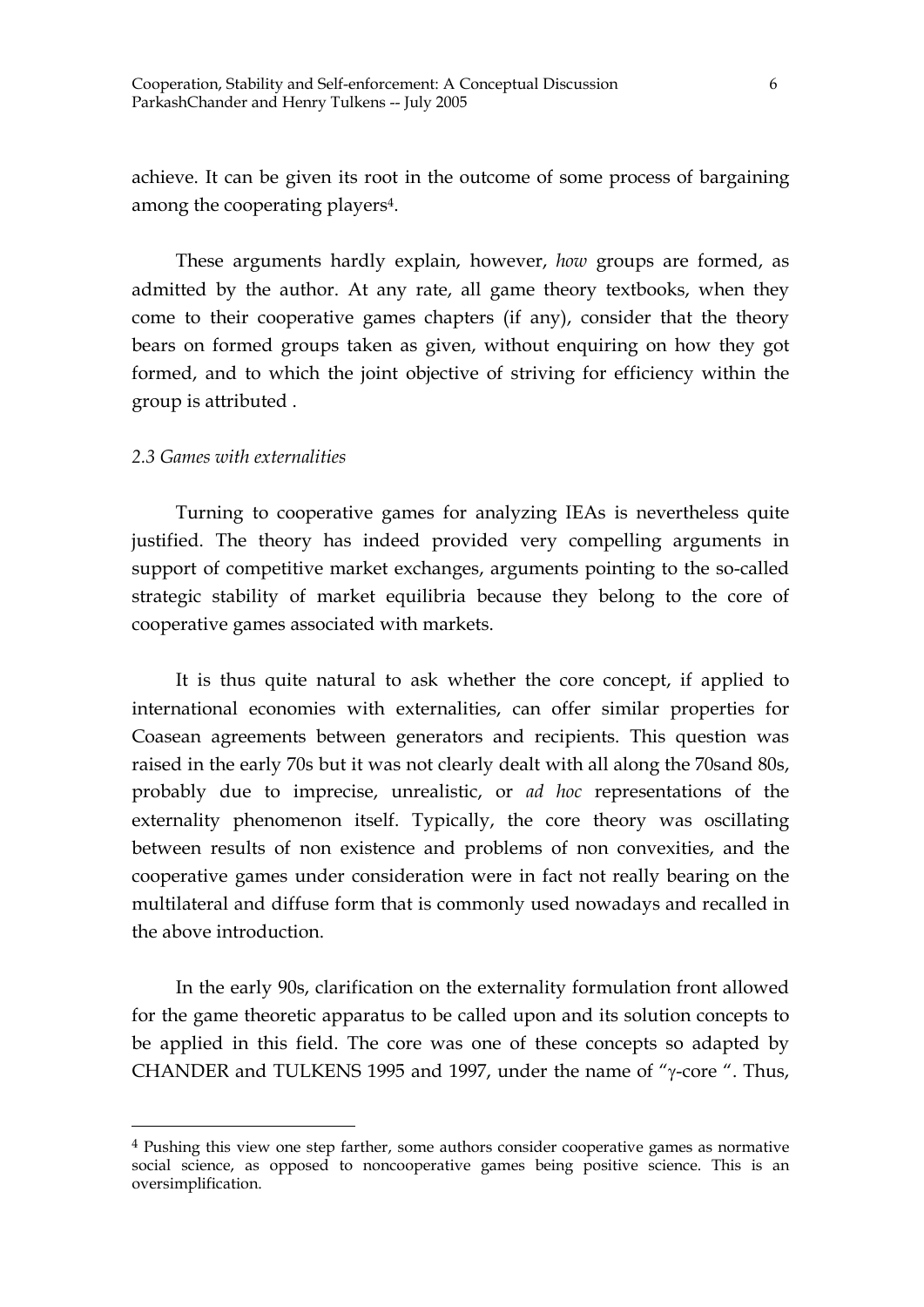one major concept of cooperative game theory was imported in the IEA literature. One may wonder why, and regret that, other such concepts from the Jerusalem school alluded to above — the bargaining set, the kernel, the nucleolus, the Shapley value or the von Neumann Morgenstern stable sets have not been similarly more explored in the externalities context<sup>5</sup>.

*2.4 Coalition formation* 

 At the beginning of the 90s however, there appeared in the early IEA literature of CARRARO and SINISCALCO 1993, 1995 as well as BARRETT 1994 arguments on *formation* of coalitions of countries, inspired from earlier cartel formation models, that some of authors later on called a noncooperative approach.

 This theory is built around the idea that a group (coalition) *S* forms or does not form depending upon whether it passes the following test, called of internal and external stability :

*S* is internally stable if  $\forall i \in S$ ,  $W_S^i > W_{\{i\}}^i$ 

and

 $\overline{a}$ 

*S* is externally stable if  $\forall i \notin S$ ,  $W^{i}_{\{i\}} > W^{i}_{S}$ .

(This is reminiscent of von Neumann and Morgenstern "stable sets", as expounded by OSBORNE and RUBINSTEIN 1994, p. 279, but is not identical however).

 The 1995 paper mentioned above had several questions and remarks on the consistency of the developments made from this definition, especially on the point that it was not specified what happened with the other players.

 This seems to have been corrected recently by some authors having recourse to the notion of *games in partition function form*. With this tool, the all

<sup>5</sup> A notable recent exception is to be found in the work of VAN STEENBERGHE 2004 who deals with the nucleolus and the Shapley value of our externality game, using the γcharacteristic function that allowed to define the core.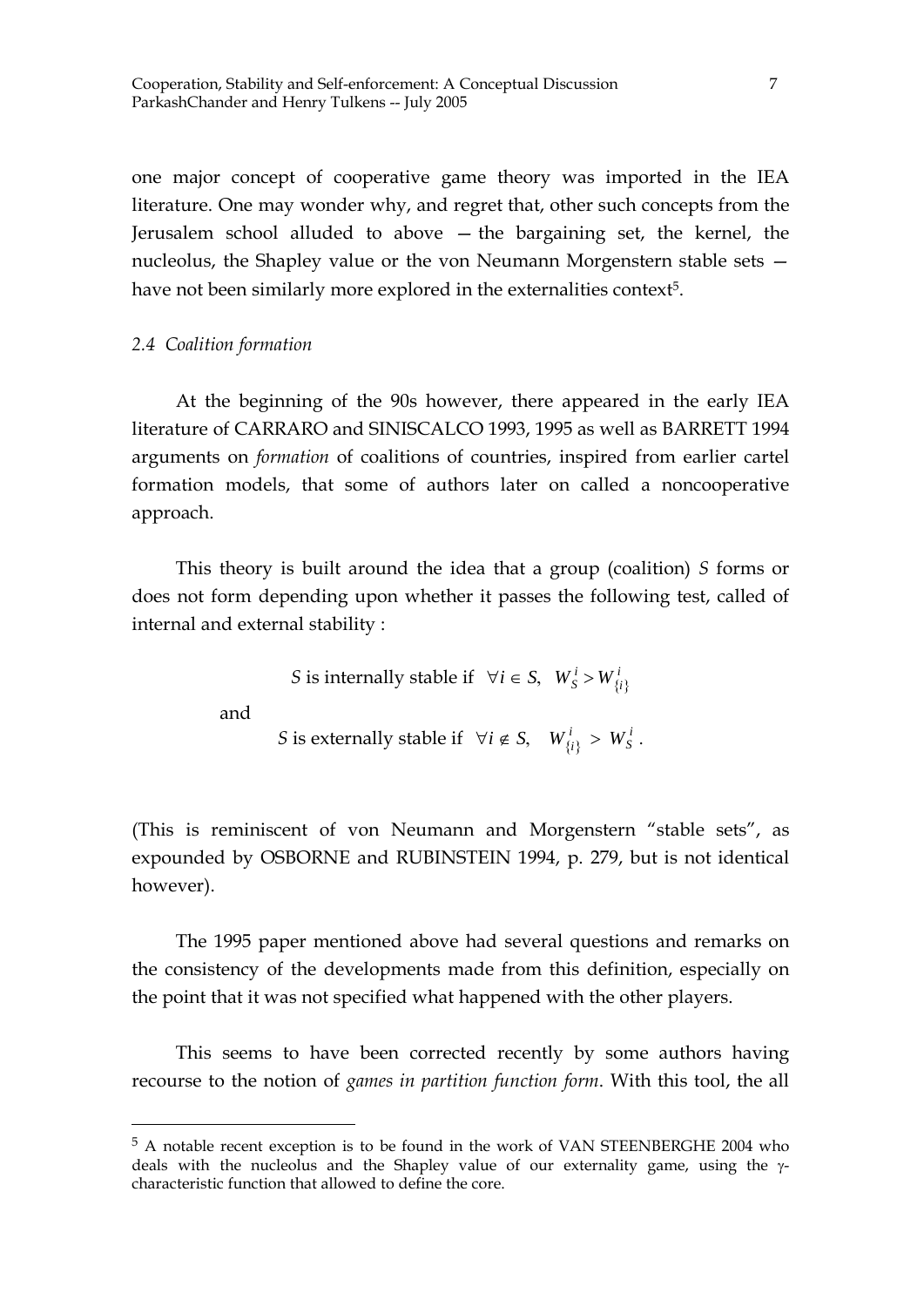players set, *N*, is split into non overlapping and collectively exhaustive subsets, which define what is called a *coalition structure*: each partition is such a structure. To each element of a coalition structure, that is, to each coalition belonging to the structure, one can apply the above internal-external (I-E) stability test. If for a given structure the test is passed by all its coalitions, one may call the structure I-E stable. Other expressions are "multi-coalitional equilibrium", or still a "fragmented equilibrium".

 This is definitely an improvement in the specification of what happens in the rest of the economy when the I-E stability test is put to any individual. Existence proof of such equilibrium structures for the standard IEA model have not been provided yet, to the best of our knowledge.

 However, EYCKMANS and FINUS 2005 have explored the issue by means of numerical simulations with the specific CWS integrated assessment model6. They take all conceivable partitions of the set of six regions of the world that the model treats as "countries", they compute a multi-coalitional equilibrium for each structure (that is, a Nash equilibrium between the coalitions in the structure) and then they check which ones of these coalitions pass the I-E stability test. Similarly, BUCHNER and CARRARO 2005 examine with simulations on the FEEM-RICE model<sup>7</sup> the I-E stability of conceivable coalition structures.

 In a multi coalitional equilibrium, each coalition *S* is assumed to achieve efficiency within itself along its members. While each coalition thus strives for internal efficiency, one could ask why is this quest limited to the members of *S*? Why do coalitions not strive for external efficiency, that is, contact other coalitions and adopt mutually beneficial and still more efficient strategies?

 If it can be shown that the resulting merged coalition is not I-E stable, then the above argument applies for asserting that the merge will not takeplace. But if it happened to be I-E stable, then why should the merged coalition not form? We would have multiple equilibria, though. Any argument that would give precedence to the equilibrium with the merge over the one

<sup>6</sup> The CWS model was introduced by EYCKMANS and TULKENS 2003.

<sup>7</sup> The FEEM-RICE model was introduced in BUONANNO, CARRARO and GALEOTTI, 2003.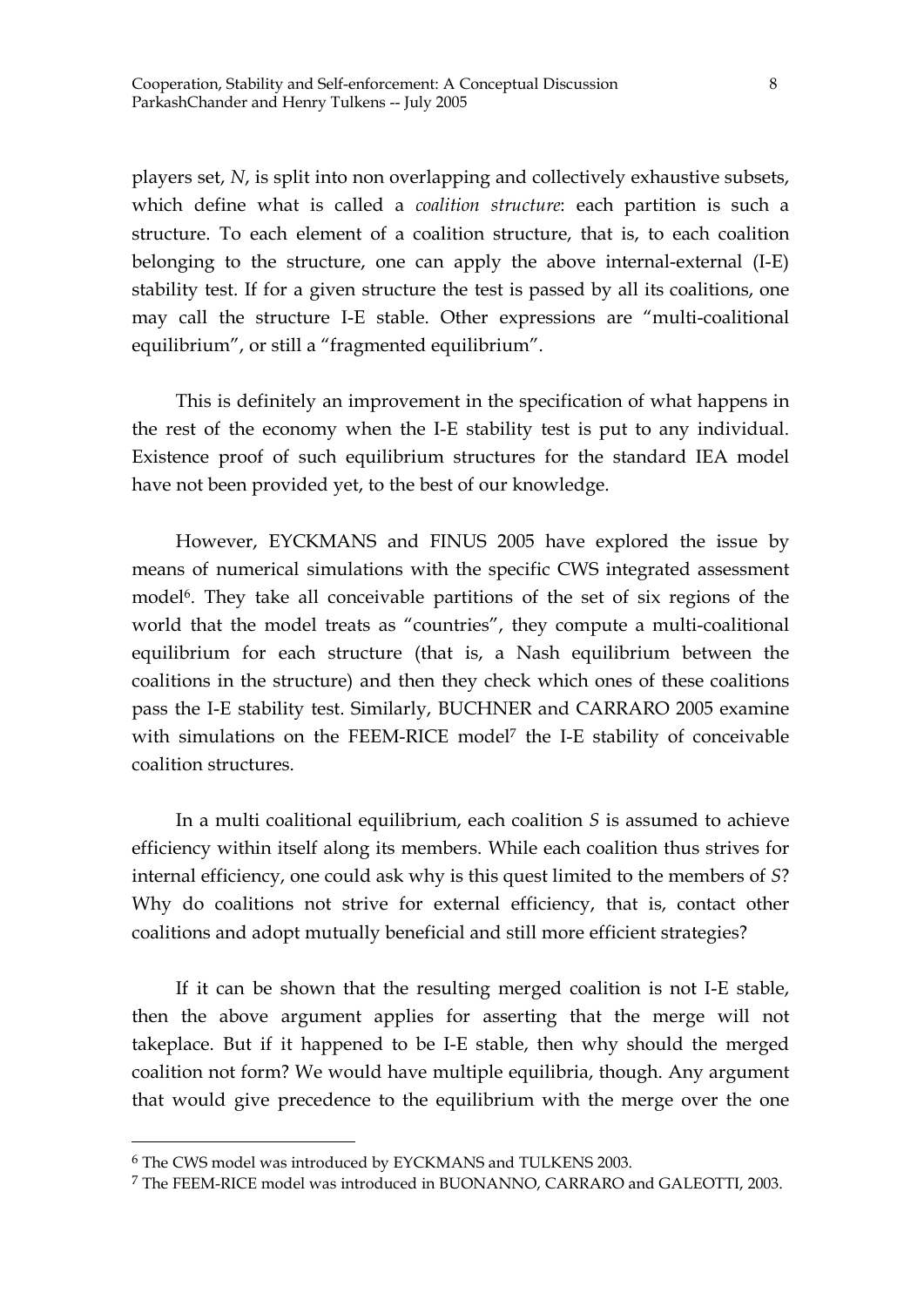without it would be based on efficiency domination of the former. So, we are driven back to a reasoning on coalition formation essentially led by efficiency considerations8.

 Finally, it is probably clear that, no more than what cooperative game theory has to offer, I-E stability criteria do not teach much on the process of *how* stable coalitions are formed.

#### *2.5 An axiomatic approach*

 $\overline{a}$ 

 On the theme of coalition formation in games with externalities, MASKIN 2003 has brought about a contribution based on other arguments. He (courageously) tackled the sequential process of discussions between players on whether or not they will act jointly. His analysis is grounded in an explicit axiomatics that bears (in part) on communication between the players. One of these axioms specifies that at some point any player is allowed to break communication lines between himself and (some of) the other players. On that basis, the conclusion is derived that the grand coalition will not form.

 But doesn't that axiom contain the conclusion? Leaving aside this objection, it is to be praised that Maskin introduces the important factor of communication between the players as a determinant of cooperation. He acknowledges<sup>9</sup>, however, that without this axiom, the grand coalition would form in the public good game of his paper (which is very close to the environmental model we deal with in IEA literature), and thus efficiency would prevail.

\* \* \*

 To summarize on the complementary themes of cooperation and coalition formation, we are left with the following: (1) the Nash program, which is incomplete; (2) the I-E stability argument that only explains the non formation of some coalitions (among which *N*); (3) the communication breakdown

<sup>8</sup> Repeating this reasoning on further mergers might well end up with *N* as the only coalition!

<sup>9</sup> Private communication, after the Coalition Theory Network meeting in Paris, January 2005, where the paper was presented and discussed.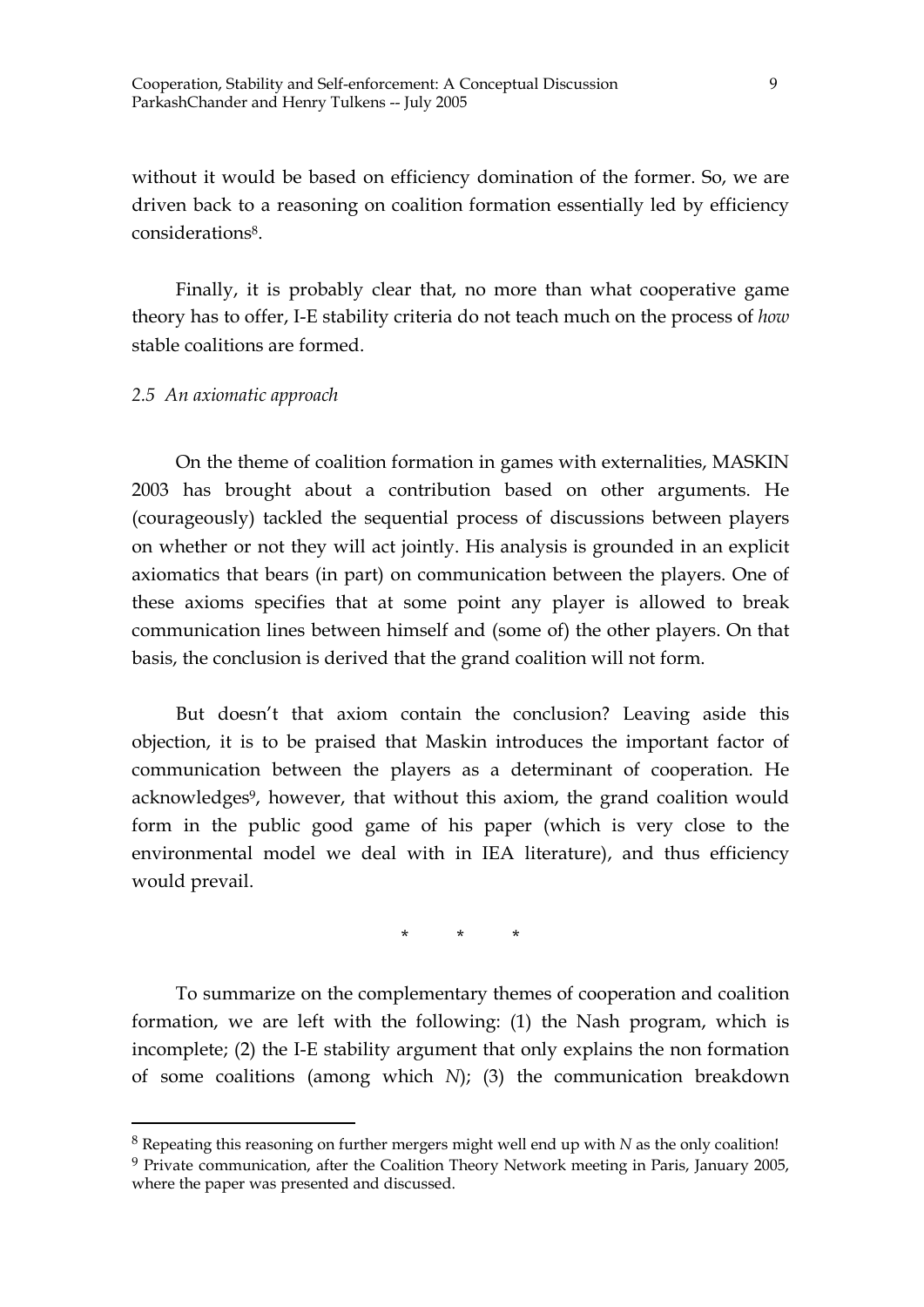argument axiomatically called upon by Maskin to justify the non formation of the grand coalition in games with externalities. Conceptual progress is there. General results are scarce, however.

## **3. STABILITY**

 $\overline{a}$ 

 Stability may be viewed from a positive point of view or, alternatively, from a normative viewpoint. The positive view considers stability as a logical property of some situations, whereas in the normative perspective, stability is taken as a desirable virtue, that is, something to be sought after.

 The coalition formation literature, whose recent development was just evoked, belongs to the positive view.

 A point to be clarified at the outset is the following: stability of what? Of coalitions or of allocations? In many of its formulations in the IEA literature the focus has been more on coalitions than on allocations. This is due, we surmise, to the systematic use of the symmetric players assumption $10$  by the authors, which leads them to state their results in terms of a single number, namely the number of signatories, with no mention whatsoever of the ensuing state of the economy or of the environment. The oversimplification of the economic model has made one loose the object of interest. When it comes to derive policy (*i.e.* normative) statements it is not sure that such a slender basis provides a strong enough justification.

## *3.1 Alternative stability concepts: internal-external stability vs coalitional stability.*

 This being said, the main issue is: what kind of stability is at stake? In slightly more sophisticated terms, which concept of stability is being used? Internal-external stability which inspired the coalition formation literature is not the only stability notion offered by game theory; it is even a rather recent

 $10$  As well as the rudimentary description of environmental phenomena; but this is acceptable because no model will ever describe reality entirely.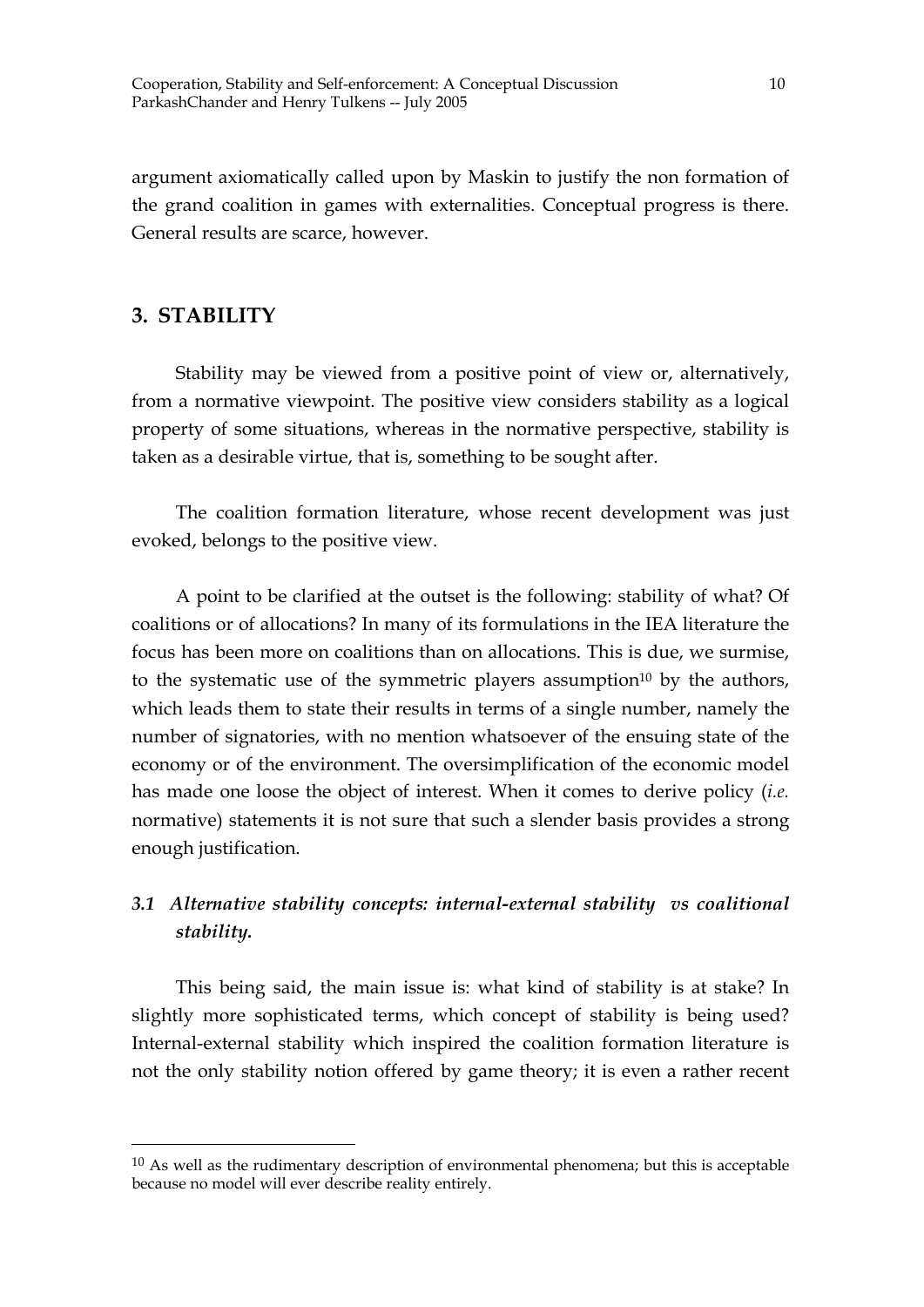one. The expression of "strategic stability" has been known for decades to designate some of the solutions proposed by cooperative game theory.

## *3.2 Some further insights on the nature of* γ*-core solutions for the IEA game*

Let us recall that for an IEA game, the  $\gamma$ -core consists of allocations (treaties<sup>11</sup>) that specify:

*(i)* a profile of emissions for each party, that are Pareto efficient at the world level;

*(ii)* transfers (some positive, some negative) amongst the parties<sup>12</sup>, that cover the total cost of abatement for each of them, and are financed by contributions from each based on their relative (marginal) environmental damage costs<sup>13</sup>.

 The core property of an allocation is that if any individual or group of parties considers deviating from it, the best it can do is less attractive than what it gets in the allocation.

 As we are dealing with a game with externalities, it is essential to be clear on one point: when an individual or a group of parties considers deviating, what should they think the *other* parties will do: punish them (for instance by polluting a lot), or let them go (and possibly adjusting their abatement policy to the absence of the defector)? From the alternative assumptions that may be

$$
T_i = -(g_i(p_i^*) - g_i(p_i^-)) + \frac{\pi_i^{'}^*}{\sum_{j \in N} \pi_j^{'}^*} \left(\sum_{j \in N} g_j(p_j^*) - \sum_{j \in N} g_j(p_j^-)\right)
$$

 $11$  Incidentally, there is no a priori reason to believe that there is only one allocation (or treaty) that could belong to the core of the IEA game. In other words, the core is not a unique point solution concept, neither in general no in the particular case of IEAs.

<sup>&</sup>lt;sup>12</sup> It is important always to recall (from CHANDER, TULKENS, VAN YPERSELE and WILLEMS 2003, section 5) that *the same allocation can be achieved with the transfers being substituted by initial allowances of tradable emission permits*, provided that the amounts of these allowances be such that the resulting competitive equilibrium on the permits market induces the γ-core allocation just defined. This point is of major importance when discussing the connection between the theories presently examined and actual treaties, such as the Kyoto Protocol for instance, where there are no explicit transfers specified. But the treaty's allowances play their role. For a further and thorough exploration of this substitution, see VAN STEENBERGHE 2004.

 $13$  In the notation of this paper, the CHANDER-TULKENS 1997 formula for these transfers  $T_i$ (>0 if received, <0 if paid) reads ( $p_i^*$  and  $p_i^-$  are, respectively, the world efficient and Nash equilibrium emission levels of country *i*):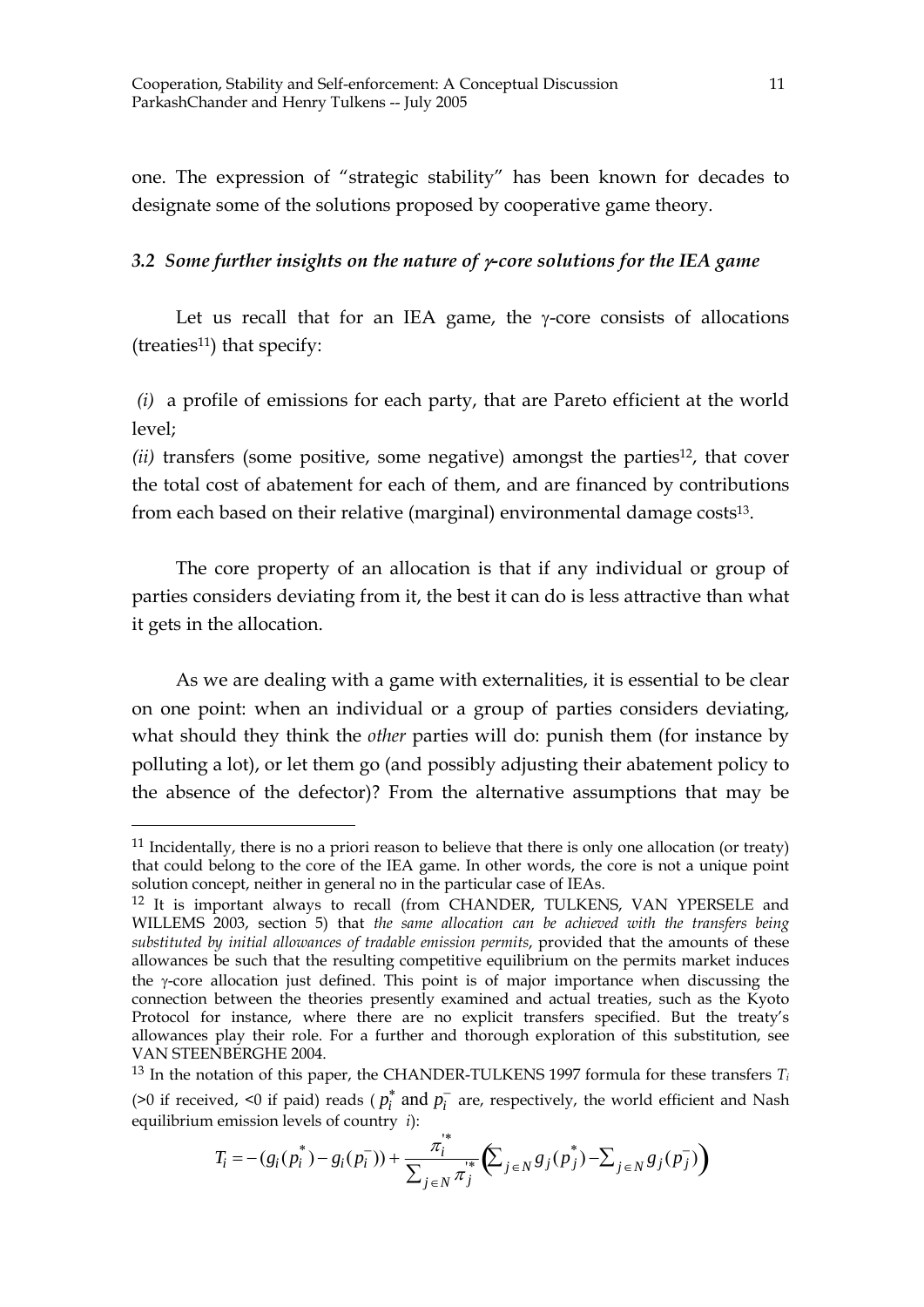made in this respect, the γ-core theory is based on assuming that in the case of defection by some subset *S* of parties, the other parties will abandon any form of cooperation and act to the best of their interest as singletons in the face of *S*. The outcome of this joint strategy being dubbed a "partial agreement Nash equilibrium with respect to *S* (PANE w.r.t. *S*).

 When this form of cooperative game with externalities was presented, so much of the discussion was focused on this assumption that many people have lost sight of what the core allocation itself is. Therefore, we seize this opportunity to present, with the help of some diagrams, some apparently unnoticed properties of the solution we advocate.

 In the standard multilateral externality model everybody uses nowadays to deal with IEAs, each player (country) *i* is at the same time a polluter and a pollutee14. In an effort to disentangle which roles each one of these two functions plays in the determination of the solution, let us consider successively the following elementary, actually unilateral, forms of the model, successively with two, and then three parties.

 In the first instance, we have just one polluting country, indexed *r,* which is not polluted, and one polluted country indexed *e*, which is not a polluter. Think of a simple upstream-downstream river pollution situation. In the Edgeworth box - type of diagram appearing in Figure 1, that one of us introduced in 197415, the core of this two agents economy consists of all points on the segment A-B; it is also the locus of all allocations that may be reached by Coasean bargaining. Among these points, the Chander-Tulkens (CT) solution is seen in this case to be point A. Indeed, it is formulated as *(i)* a Pareto optimum; and *(ii)* with a transfer KL such that the polluter is compensated by the pollutee for his abatement cost, and nothing more. The segment A-B is reminiscent of the gains from trade in exchange interpretations of the Edgeworth box. The figure here illustrates vividly how the externality is somehow an object of exchange in this setting.

<sup>14</sup> This is why it is called multilateral.

<sup>15</sup> See TULKENS and SCHOUMAKER 1975, pp. 247 ff., probably independently redrawn in VARIAN 1990, pp. 539 and 542. This diagram can be deduced from the simplified version of the IEA model sketched out below the figure. Full details are given in the paper cited.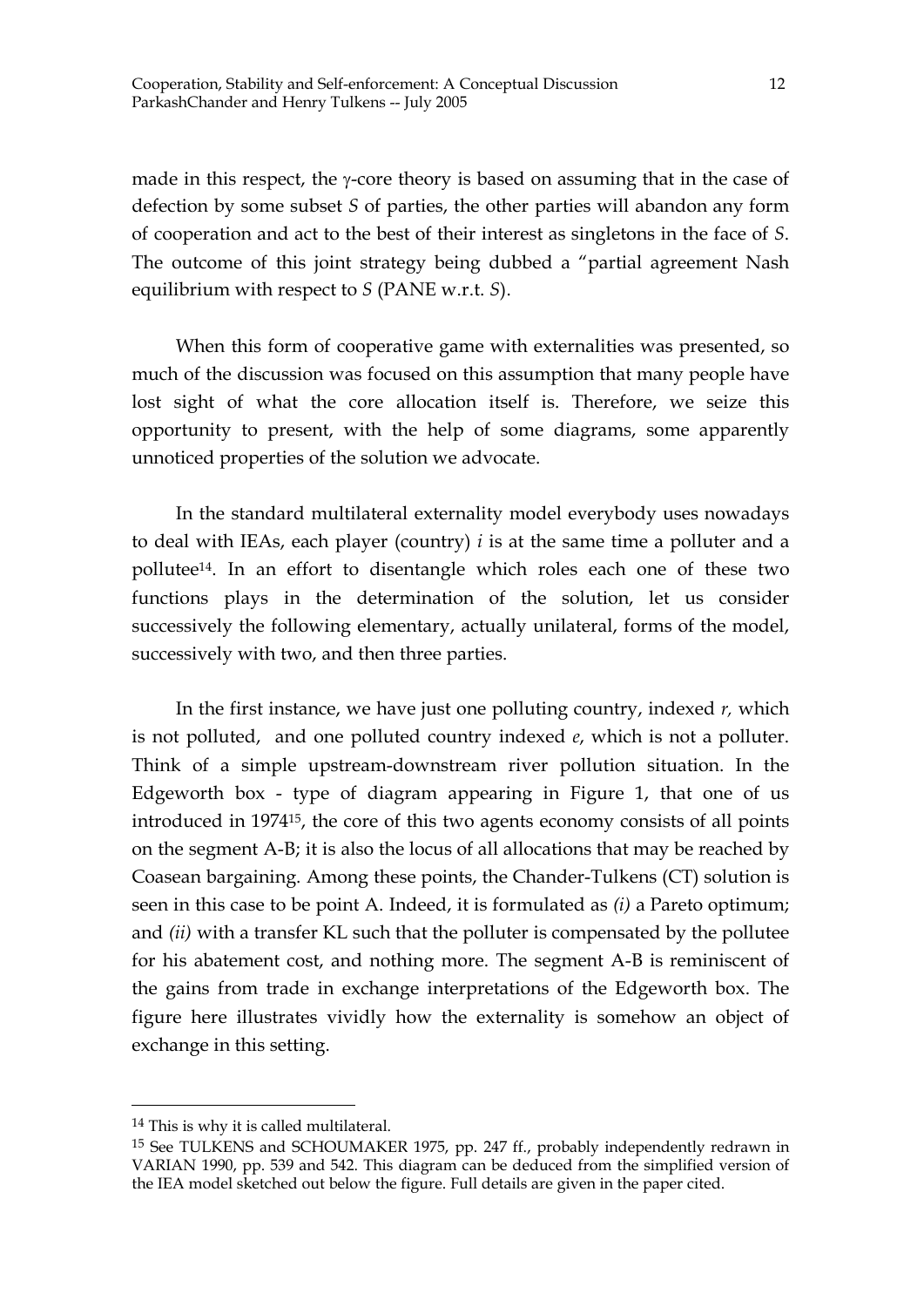Let us now enlarge this economy with one more pollutee, with the two pollutees indexed  $e_1$  and  $e_2$  respectively. Figure 2 reproduces Figure 1 except that the second pollutee's indifference curve has been added horizontally to the first pollutee's curve, so that at each point on the resulting curve MD the slope of the tangent measures the *sum* of the marginal rates of substitution between environmental pollution and the numeraire *y*.

Here, the Pareto efficient level of emission  $p^*$  is measured as  $O<sub>r</sub>C$ , the core of the economy is the line DE and the CT solution is the core point D. At that allocation, the polluter is compensated just for the cost of his abatement, and no more. The bargaining gain (DE) is entirely appropriated by the pollutees as if, in process, they had acted as a single party<sup>16</sup>.

What this illustration makes clear is threefold:

- *(i)* it shows what the bargaining gain is made of with several pollutees, that is, with several recipients of the externality;
- *(ii)* it identifies this gain with the core of the game;

 $\overline{a}$ 

*(iii)* it shows the particular nature of the CT solution within the core: it deprives the polluter of any pure bargaining gain; but all of his abatement cost is covered.

 Note that other core points are conceivable and reachable, all more beneficial to the polluter. If they were reached, it would be out of pure bargaining power between *r* and the set of *e*'s; free riding on the part of *r*  would play no role in this respect, for the simple reason that for *r*, there is nothing to free-ride about!

 The relative positions of the players *qua* polluters *vs. qua* pollutees in the IEA game, in its core and at the CT solution are further highlighted with diagrams such as those appearing in Figures 3 and 4. They show how large the γ-core can be as well as the strongly pollutees-favoring character of the CT solution. All the ecological surplus goes to them. Yet, this is specific to the CT

<sup>&</sup>lt;sup>16</sup> Unfortunately, the picture does not lend itself to show easily how, at the CT solution, the coverage of the polluter's abatement cost KL is shared between the two pollutees  $e_1$  and  $e_2$ , and thus how the Coasean gain is shared amongst them.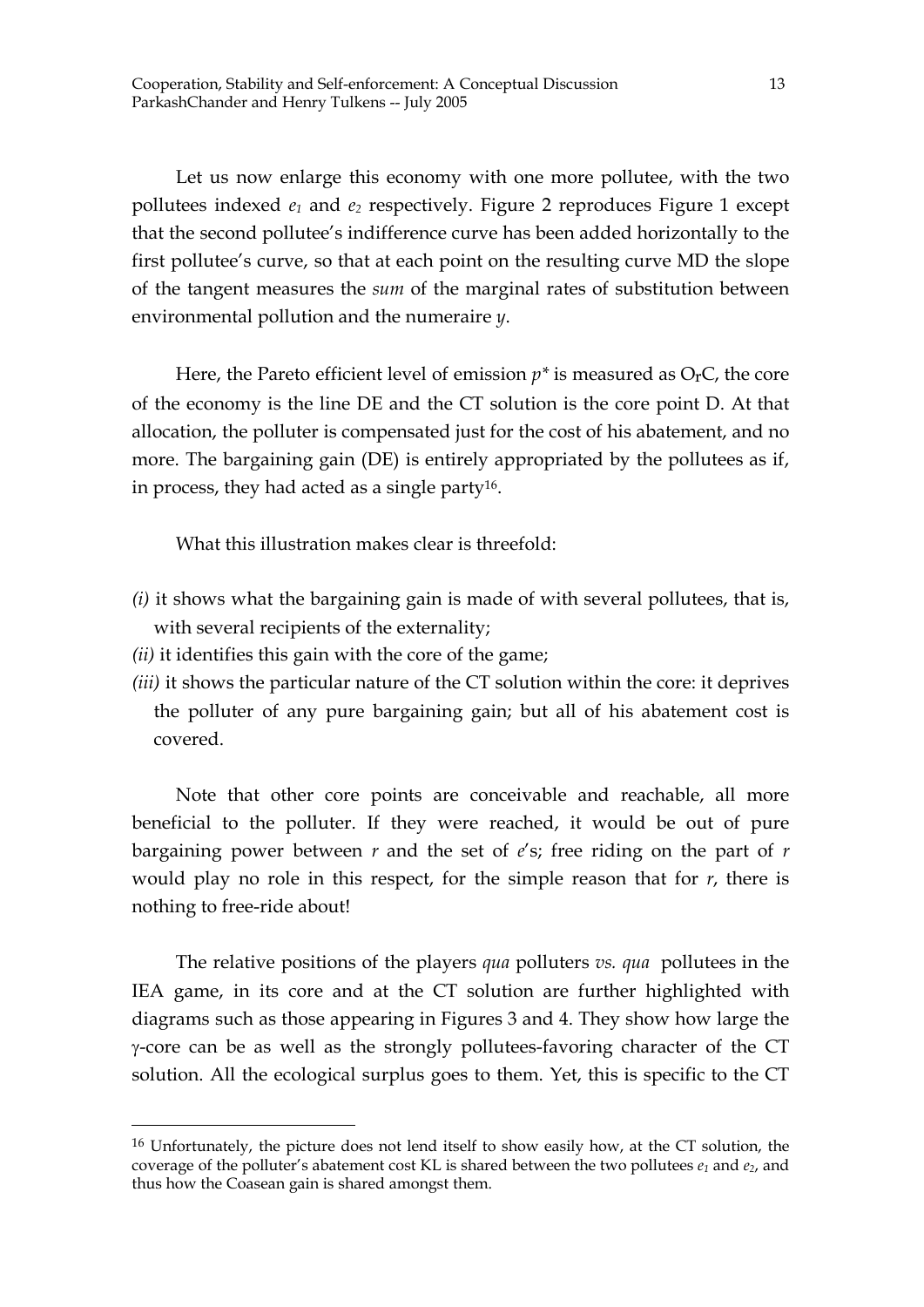solution: other solutions in the core may benefit the polluters, as suggested by point R on Figure 4 where the two polluters succeed to reap part of the bargaining gain (they would reap it all if R was located on the c-d line).

## *3.3 The rationale for a game with a particular coalition structure*

 In extending the core concept to games of the IEA type, the key instrument is an appropriate specification of the characteristic function of the game. This function summarizes the ability of groups of players to object to, to block or to improve upon possible solutions (or, for that matter, to free ride on a solution). With externalities taking place between individual players as well as between groups, an essential element is that the value of function for a given group also depends on the actions of players not in the group.

 The assumption made in this respect when formulating the γ-characteristic function in terms of PANE w.r.t.*S*es (specifying for each *S* that all non-members of *S* act as singletons) amounts to define the function on a particular partition of the set *N*. As already mentioned above, a particular partition of the set of players has been called<sup>17</sup> a *coalition structure*. We are thus dealing with a cooperative game with a coalition structure.

 The question may be raised why limiting oneself to just that structure and not considering the family of all conceivable partitions that may contain *S* ? This would transform our IEA game, which thus far is one in characteristic function form, into a game in partition function form.

 We have two reasons for not exploring this extension. One is the paucity of results, and even of treatment, of such games in the literature18, that we could transpose to our IEA model. The other reason is one of substance: Not all coalition structures can be considered as rational ones, and equally likely to emerge. Some coalition structures are of little or no interest, such as  $N \setminus \{i\}$ ;  $\{i\}$ for instance, when *i* is an unimportant country, both as emitter and as recipient

<sup>17</sup> By AUMANN and DRÈZE 1974.

<sup>&</sup>lt;sup>18</sup> THRALL and LUCAS 1963 is an early source, limited to  $n \leq 3$ .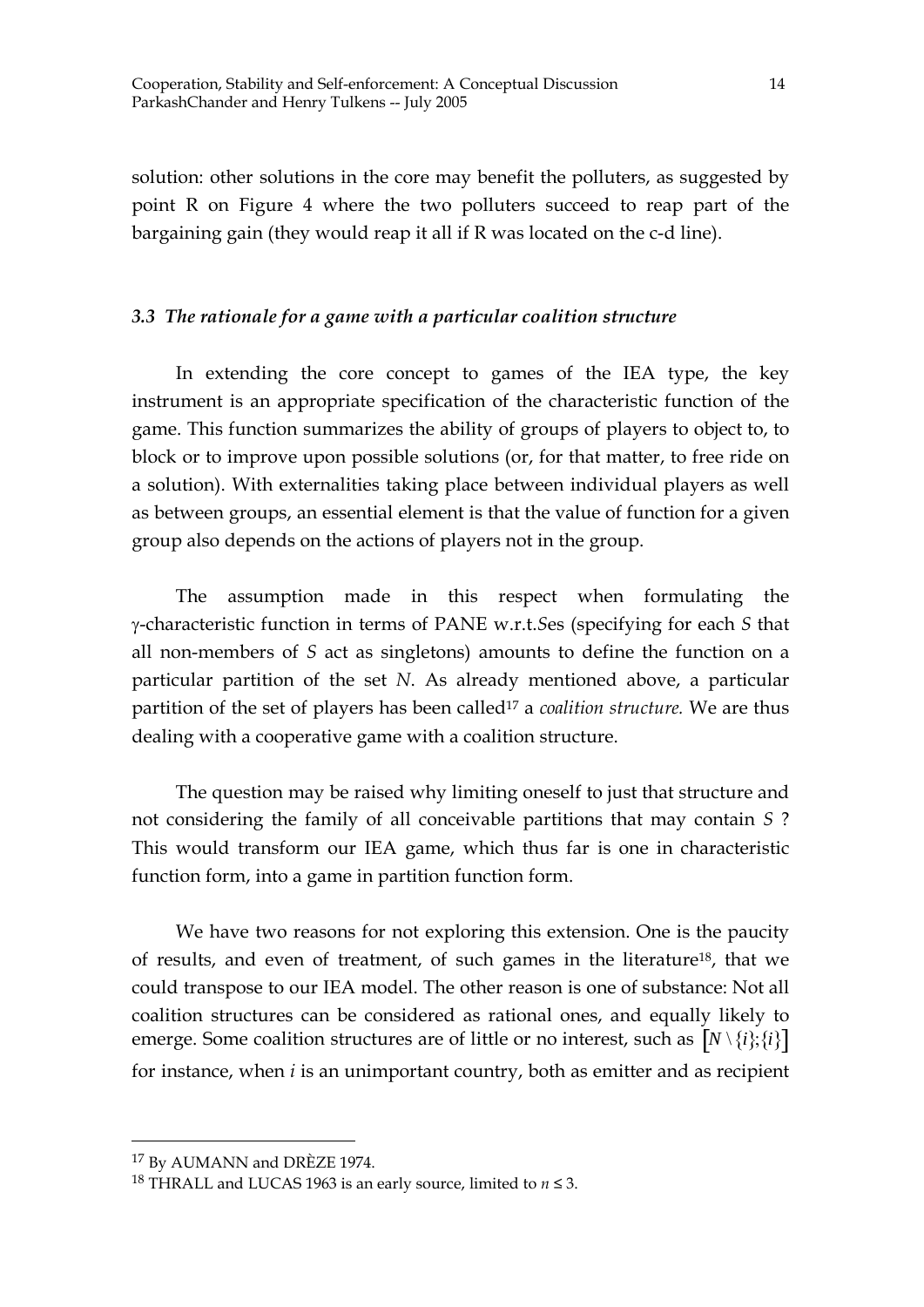of the externality. Also, the structure  $[\{i\}; N \setminus \{i\}]$ , which is the one of optimistic individual free riding, is irrational for  $N \setminus \{i\}$  as we shall argue below<sup>19</sup> in 3.4.2.

 Thus, instead of considering mechanically all conceivable structures, taking into account the rationality of the collective behavior of the nonmembers of *S* leads one to rather select a well justified structure.

## *3.4 Free riding and stability*

## *3.4.1 Two forms of free riding*

 $\overline{a}$ 

 Originally, the expression of free riding was used by SAMUELSON 1954 to describe the behavior of economic agents who conceal their preferences with respect to a public good<sup>20</sup> vis-à-vis a single producer  $-$  this producer being necessarily the State because of the impossibility of selling the good. On the public good production side, there was no question of leaving or joining coalitions, neither in that paper, nor in the following public goods literature until the international environmental problems were taken up in the late sixties and early seventies.

 Here, the necessarily voluntary character of the provision of the public good, that is, abatement of the environmental externality, together with the fact that the externality is multilateral, shifted the attention from the issue of individual consumers revealing preferences to a planning authority<sup>21</sup> to the problem of having several States participate or not in international voluntary

<sup>&</sup>lt;sup>19</sup> These arguments also apply, and even more forcefully, to more asymmetric models where some players are either polluters only or pollutees only.

 $20$  Correct revelation is necessary to be able to check whether efficiency is obtained; but if that information is used to determine the individuals' contributions to the financing of the public good, they will be tempted to understate their preferences and production will be suboptimal, whereas if no connection is made between what they reveal and what they have to pay, they will overstate their preferences and production will be larger than optimal.

<sup>&</sup>lt;sup>21</sup> While Samuelson himself in 1954 wrote that only some smart game theorist could master the preference revelation problem raised by the free riding behavior he had identified, the challenge was successfully taken up by game theoretically minded economists fifteen years later in a series of papers written in the context of decentralized planning procedures, starting with DREZE and DE LA VALLEE POUSSIN 1971, pursued by ROBERTS 1979, HENRY 1979, GROVES and LEDYARD 1973, TIDEMAN 1974, and culminating with CHAMPSAUR and LAROQUE 1981. This literature may be seen as one of the main sources of the mechanism design stream of thought that developed subsequently.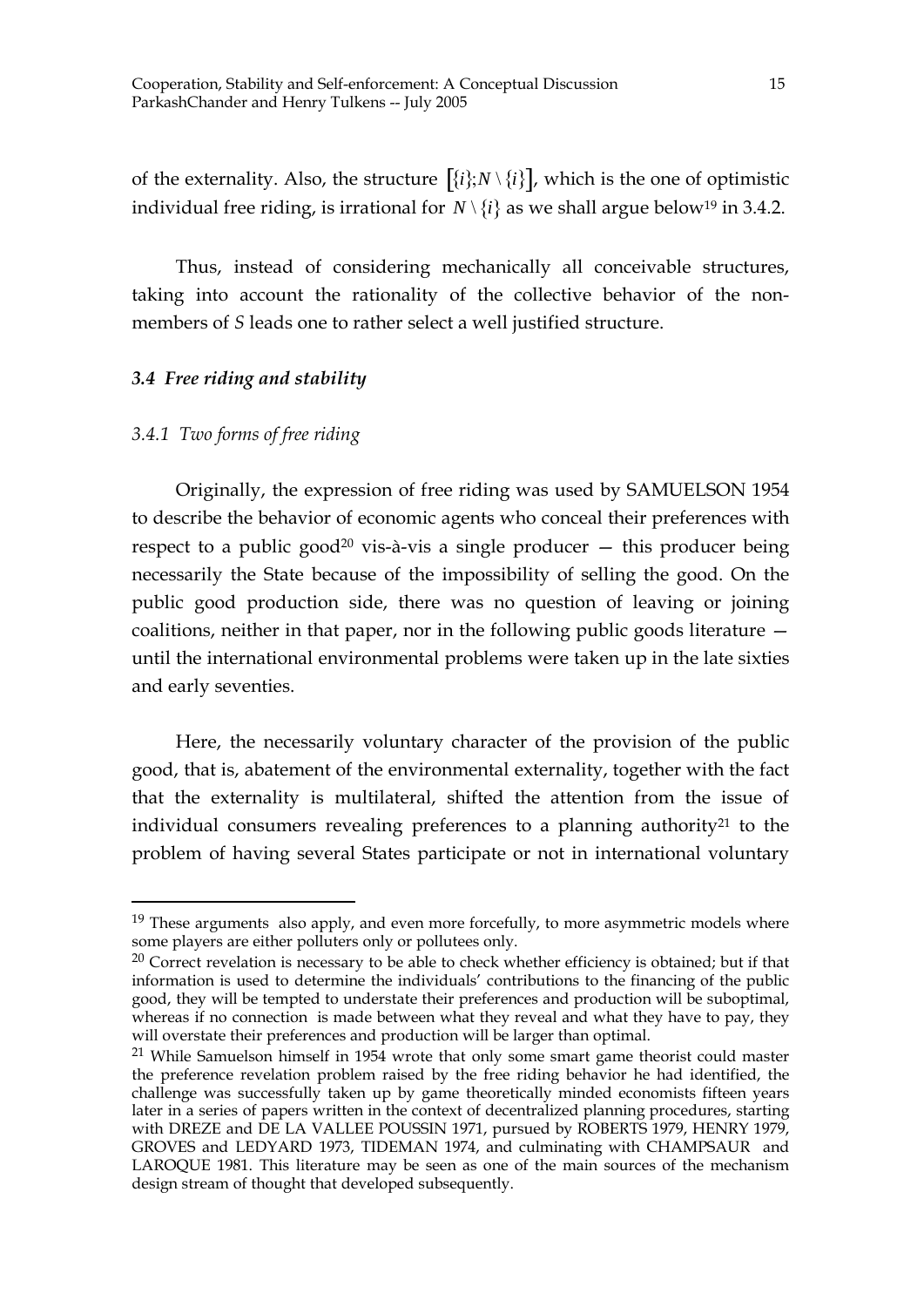agreements on a global externality. The expression of free riding reappeared here not as a preference revelation problem but instead as a way to behave in the face of such agreements<sup>22</sup>.

 There are thus two forms of free riding, that we propose to call "preference revelation (PR) free riding" and "non participatory (NP) free riding", respectively. Notice that the two forms are not mutually exclusive, but we are not aware of any work that treats them simultaneously. We shall consider here essentially the latter, with occasional allusions to the former.

#### *3.4.2 Free riding and I-E vs.* γ*-core stability*

 $\overline{a}$ 

 Free riding is a special form of instability of a group. Depending upon the stability concept one uses, what free riding designates will vary. Thus, if a core allocation is declared not to be I-E stable, that is, lets some *i* leave the grand coalition, it is because the non stability statement implicitly rests on the assumption that if *i* leaves *N*,  $N\{i\}$  remains as a coalition, possibly reoptimizing its strategy, and tolerates *i*'s free riding, that is, it tolerates the global inefficiency induced by *i*'s defection. Now, this my be rational on the part of  $N\{i\}$  only if the role of  $\{i\}$  in the economic problem is small. But it is irrational whenever that role is important, either because *i* has a lot to abate  $[(p^* - p^-)]$  is large], or *i* is an important contributor to cost coverage ( $\pi$ <sub>i</sub> is large), or *a fortiori* when both factors are at play: the severe efficiency loss in these three cases is such that it is more rational for the members of  $N\backslash\{i\}$  to threaten to break apart into singletons, which would drive *i* back to the Nash equilibrium and thereby induce him not to defect in the first place<sup>23</sup>.

 Thus, the assumption behind internal-external stability of an (efficient) coalition *N* is that  $N\{i\}$  *tolerates* free riding<sup>24</sup> and even adjusts to it. By

 $22$  A third notion of free riding has been put forward by FINUS 2001 (p. ...), namely the behavior that consists in signing an agreement and then not complying with it. We are not sure this wording is appropriate. Non compliance is breaching an agreement that was adhered to. In the two senses described above, free riding is either not signing the agreement, or being part of it under favourable conditions because of an information bias.

 $23$  This farsightedness argument was first introduced in CHANDER 2003.

<sup>24</sup> EYCKMANS and FINUS 2004 do even reward it, calling it "ideal". Note that to offer that compensation, it is needed to now the preferences of the free rider. Is there any reason to believe that he will reveal truthfully, while bargaining on a possible defection?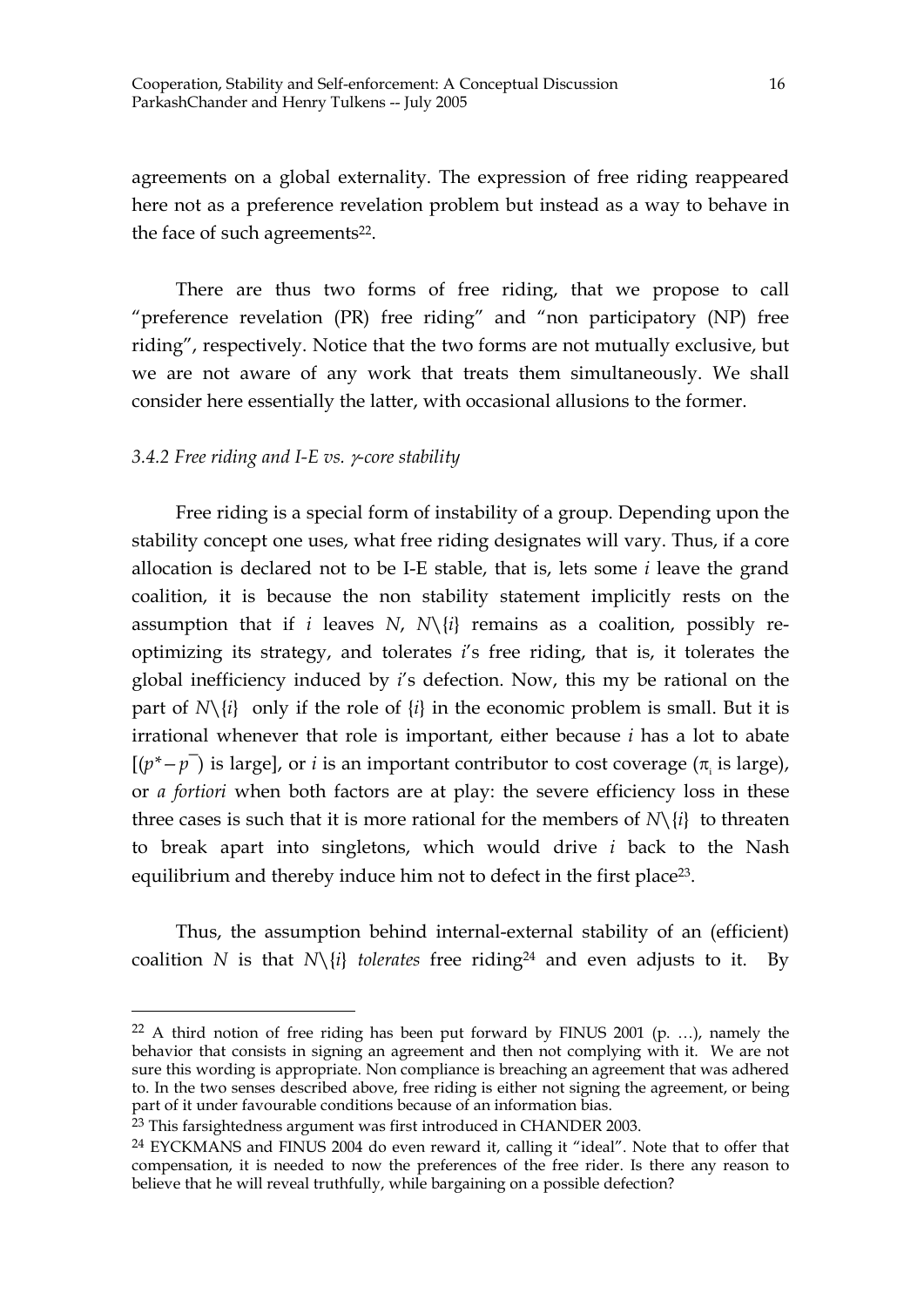contrast, the assumption behind the γ-core stability is that *N*\{*i*} *counters* free riding by reacting, not in an extreme punishing way (as with the  $\alpha$ characteristic function) but rather in a way just sufficient for making the free rider realize that he might be put in a situation in which he would definitely prefer what he gets with the grand coalition after all.

 The strength of the γ-core concept in dealing with (actually, solving) the free rider problem thus lies in the farsighted rationality of the threat it assumes. The weakness of I-E stability is, instead, in that it legimates free riding.

## *3.4.3 Free riding and the particular CT core solution.*

 While the CT solution has all the core stability properties just outlined, in addition it allows one to see the effect of a party *i* joining but incorrectly revealing preferences, through the  $\frac{\pi_i^*}{\pi}$  $\frac{n_i}{\sum_{j \in N} \pi_j^*}$  coefficients in the transfers formula. Understating  $\pi$ <sub>I</sub> implies a lesser contribution of *i* to the coverage of the aggregate abatement cost. But that lower value of  $\pi_i$  also induces a less than optimal level of aggregate abatement since the optimality criterion is based on the sum of the  $\pi$ <sup>'</sup>s. Thus, the CT solution to the IEA game is vulnerable to preference revelation free riding, at least away from the optimum25.

 To conclude, we are back again to the motivations for seeking stability: from a normative point of view, the reason for avoiding free riding is essentially that it prevents efficiency.

#### 4. **SELF-ENFORCEMENT**

 $\overline{a}$ 

 "Self-enforcement" is an intuitively quite attractive expression, when dealing with international agreements. It evokes the absence of an external authority, which is at the root of the problems raised by this type of agreements. It also contains an implicit reference to incentives. After its

 $25$  When the optimum is reached, there is an argument due to DRÈZE and DE LA VALLEE POUSSIN 1971 (section 3) establishing that it is a Nash equilibrium of a preference revelation game that all parties to reveal correctly their preferences. Away from the optimum, this is not the case anymore, but the bias in misrepresentation can be identified (see ROBERTS 1979).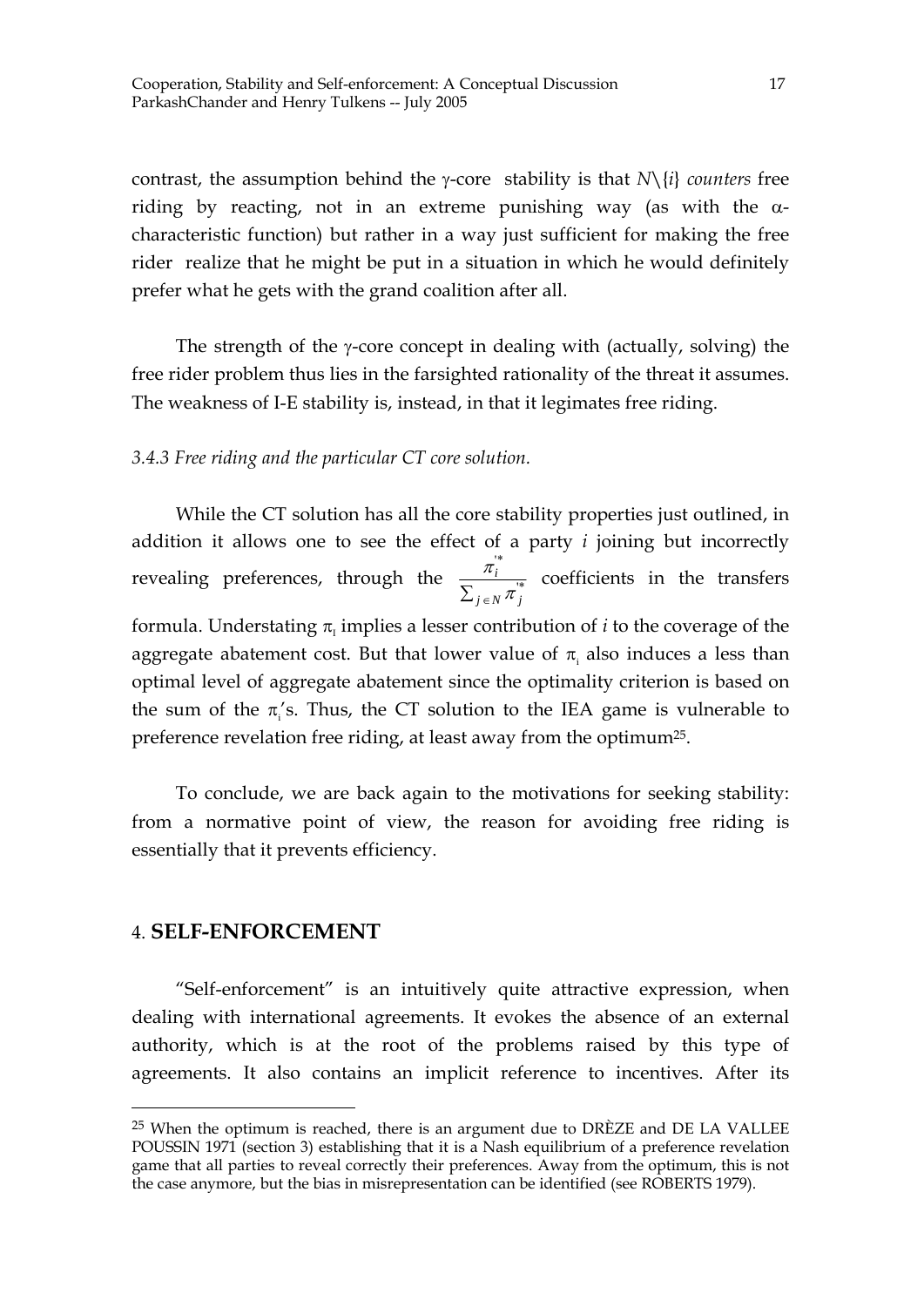introduction by BARRETT 1994, the appearance of a book (BARRETT 2003) entirely devoted to that idea has positioned the author as its most articulate advocate.

 For cooperative game-minded theorists like us, there is a bit of mystery with it: it is difficult to find in the standard literature a commonly received definition of self-enforcement. It does usually not appear in the index of game theory textbooks, and when it does (*e.g.* in MYERSON 1991), it is only to refer to a property of occasional interest. More importantly, in what sense is selfenforcement more than efficiency, or more than core or I-E stability? Is it an additional concept that we should add to our tool box for IEA analysis?

 We feel that while the answer to the last question is definitely yes, the answers to the previous question are difficult to make precise.

 Self-enforcement is a property of a treaty that "must satisfy three conditions: individual rationality, collective rationality and fairness" (BARRETT 2003, pp. xiii-xiv). Apart from the first one, which is used in its standard sense, these terms are given a special meaning. For instance, collective rationality is redefined successively in chapters 7 and 11 as a property of a treaty implying not only efficiency for the group under consideration, but in addition free riding deterrence (p. 213)26, which is given on p.294 two possible forms (strong and weak collective rationality, respectively). A formal definition is offered in section 11.4, unfortunately with a model of identical players which is hardly convincing. On the other hand, fairness is not formally dealt with, but presented as a requirement that the treaty "be perceived by the parties as being legitimate" (p.xiv).

 While potential readers, fond of precise definitions and rigorous developments of sufficiently rich and realistic models, are likely to be sometimes disappointed, the book offers nevertheless a remarkable intellectual challenge to theorists dealing with IEAs.

<sup>&</sup>lt;sup>26</sup> We have responded above to Barrett's criticism of the *γ*-core whereby he introduces his collective rationality concept: we claim that the threat he considers as non credible is in fact a farsighted rational one, as proved in CHANDER 2003.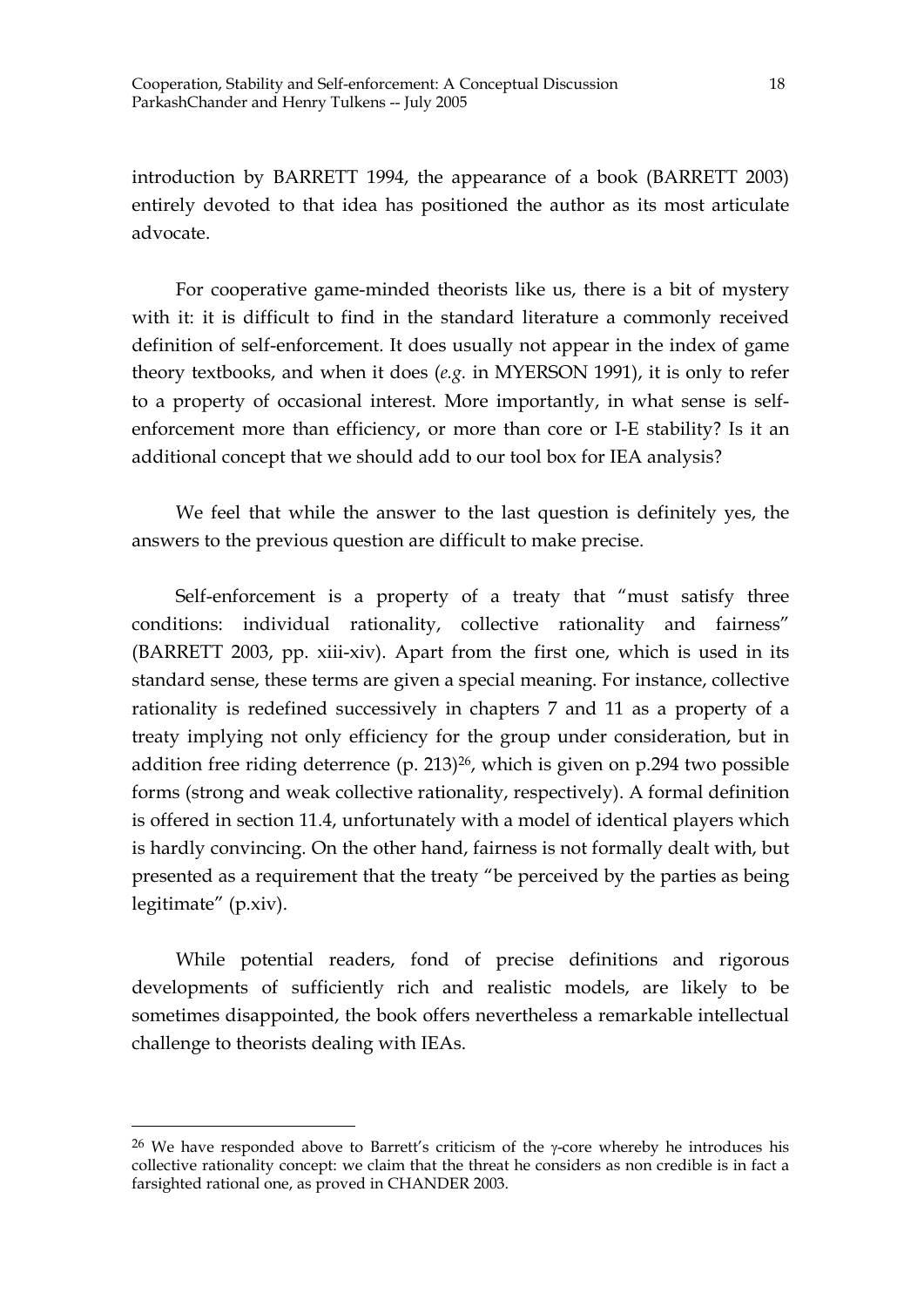The one we like to highlight here is the theme of chapter 11, which describes a possible trade-off between the breadth of international cooperation (in terms of the number participants in a treaty) and its depth (in terms of the size of the actions agreed upon by the parties): is a "broad but shallow" treaty better than a "narrow but deep" one?

 A shallow treaty would be one that does not achieve full efficiency among the participating countries, *e.g.* by abating less than optimal; this would be the price, so to speak, for having it signed by many countries. The outcome is called by Barrett a "consensus treaty", asserted elsewhere to be self-enforcing. That this is better than the opposite (deep and narrow) is claimed to be established (p.302) by means of an ingenious symmetric countries model. But we have already voiced the opinion that such a basis is itself quite shallow for transforming into scientific truth this conjecture.

 Yet, the trade-off brought to light remains an important intellectual challenge: while it surely deserves scrutiny by means of better adapted, and therefore more elaborate game theoretic tools, it illustrates once more that before proving an idea to be true, it must be generated. This is a major merit of many ideas in Scott Barrett's book.

Let me conclude with a perhaps timely question: would the David Bradford scheme presented at this conference be self-enforcing?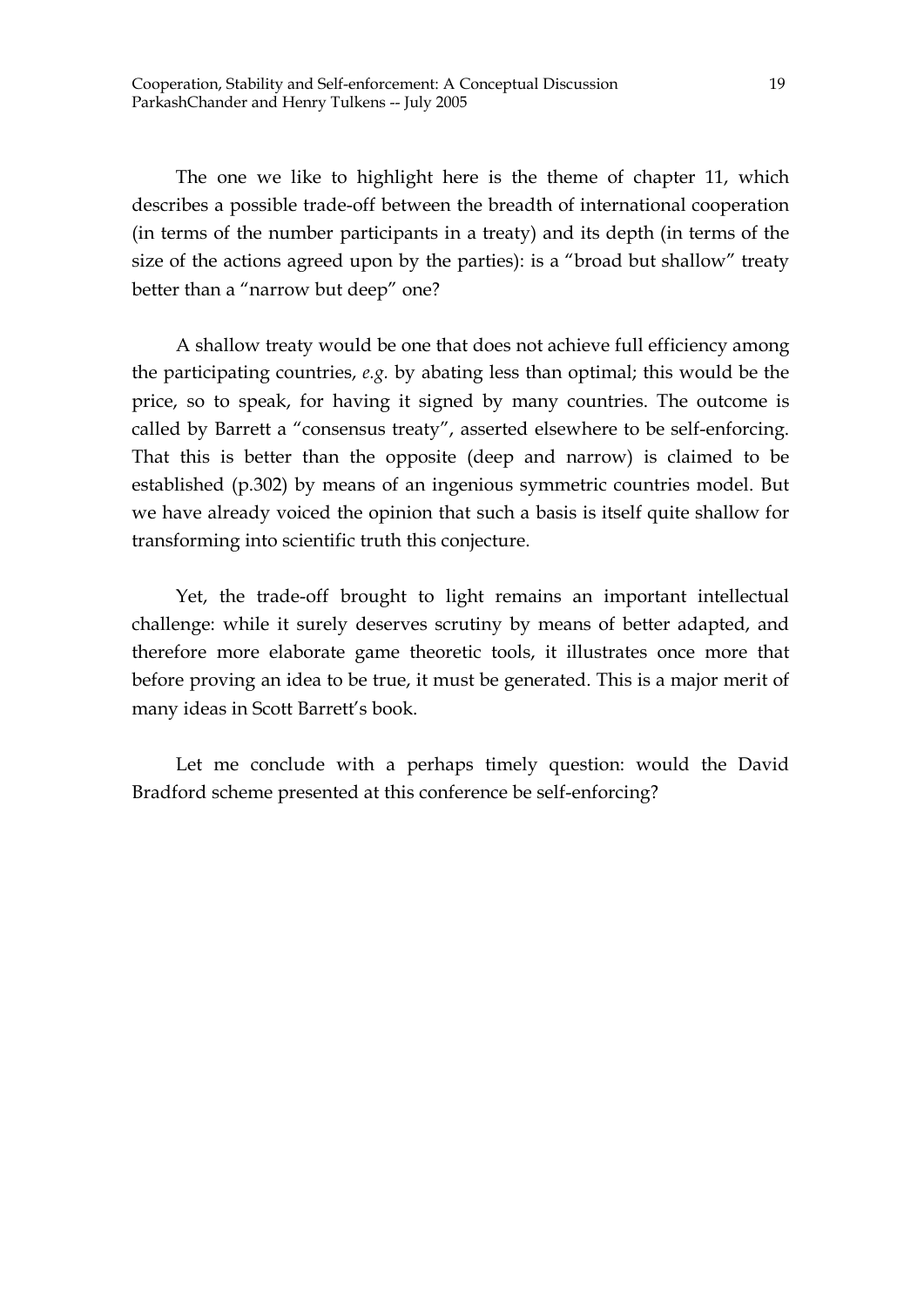## **5. CONCLUSION**

 Neither stability nor cooperation are desirable *per se*. Both are there to achieve efficiency, because the welfare of people derives primarily from allocations, not from their stability or from cooperation. The virtues of Barrett's self-enforcement eventually point in the same direction, admitting that otherwise, no treaty would be signed at all.

 At a less general level, the analysis revealed that there is much to gain in understanding if one distinguishes more explicitly between the involvement of countries as polluters from their involvement as pollutees.

 In fact, this is already done, to some extent, within the Kyoto Protocol: the motivations behind the *aggregate* quotas that have been negotiated are essentially those of the pollutees: they result from their preferences; by contrast, the working of flexible mechanisms is of concern essentially for the polluters. What is less clear is how the bargaining gain turns out to be shared among these parties.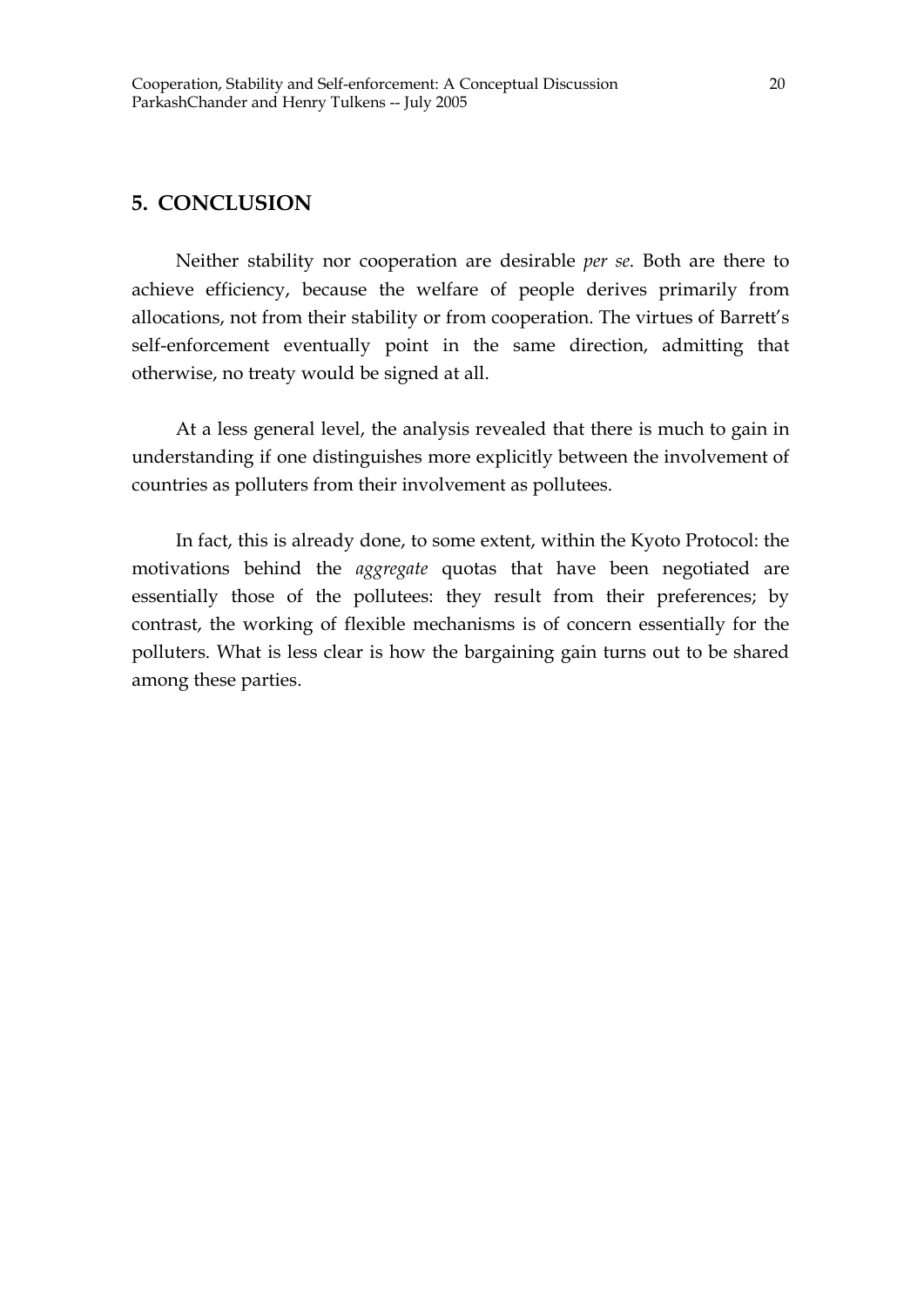#### **REFERENCES**

- AUMANN, R. and DRÈZE, J. 1974, "Cooperative Games with Coalition Structures", *International Journal of Game Theory* 3, 217-238.
- BARRETT, S. 1994, "Self enforcing international environmental agreements", *Oxford Economic Papers* 46, 878-894.
- BARRETT, S. 2003, *Environment and Statecraft: The strategy of Environmental Treaty-Making,*  Oxford University Press, Oxford.
- BUCHNER, B. and CARRARO, C. 2005, "regional and sub-global climate blocs: a game theoretic perspective on bottoçm-up climate regimes", FEEM, mimeo (presented at this Conference).
- BUONANNO, P., CARRARO, C., GALEOTTI, M. 2003, "Endogenous induced technical change and the costs of Kyoto", *Resource and Energy Economics* 25 (2003) 11–34.
- CARRARO, C. and SINISCALCO, D. 1993, "Strategies for the international protection of the environment", *Journal of Public Economics* 52, 309-328.
- CARRARO, C. and SINISCALCO, D. 1995, "International coordination of environmental policies and stability of global environmental agreements", chapter 13 in Bovenberg, L. and Cnossen, S. (eds*), Public economics and the environment in an imperfect world,* Kluwer Academic Publishers, Boston, London, Dordrecht.
- CHAMPSAUR, P. and LAROQUE, G 1982, "Strategic behavior in decentralized planning procedures", *Econometrica*, 50 (2), 325 - 344.
- CHANDER P. 2003, "The γ-Core and Coalition Formation", *CORE Discussion Paper* 2003/46; revised version: January 2005.
- CHANDER, P. and TULKENS, H. 1995, "A core-theoretic solution for the design of cooperative agreements on transfrontier pollution", *International Tax and Public Finance* 2 (2), 279-294.
- CHANDER, P. and TULKENS, H. 1997 "The Core Of An Economy With Multilateral Environmental Externalities", *International Journal of Game Theory* 26, 379-401.
- CHANDER, P., TULKENS, H., VAN YPERSELE, J-P. and WILLEMS, S. 2002, "The Kyoto Protocol: An Economic and Game Theoretic Interpretation", chapter 6 (pp.98-117) in Kriström, B., Dasgupta P. and Löfgren K.-G. (eds), *Economic Theory for the Environment : Essays in Honor of Karl-Göran Mäler*, Edward Elgar, Cheltenham.
- COASE R.M. "The Problem of Social Cost", *Journal of Law and Economics*, 1960 (3), 1-44.
- DRÈZE, J. et de la VALLÉE POUSSIN, D. 1971, "A Tâtonnement Process for Public Goods", *Review of Economic Studies* 38, 133-150.
- EYCKMANS, J. and FINUS, M. 2005, "Measures to enhance the success of global climate treaties", mimeo.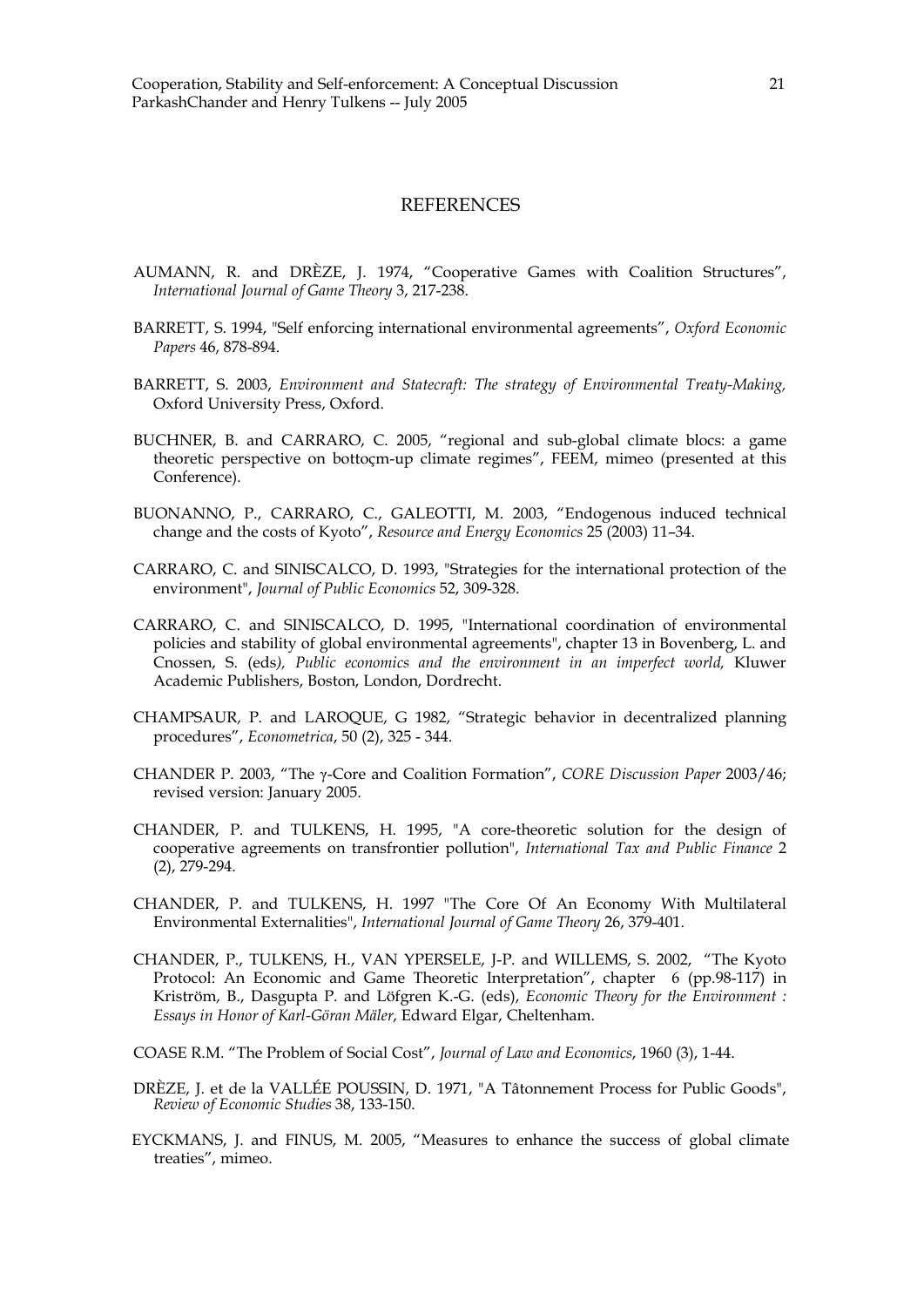- EYCKMANS and FINUS 2004, "An almost ideal sharing scheme for coalition games with externalities", mimeo (September)
- EYCKMANS, J. and TULKENS, H. 2003, "Simulating coalitionally stable burden sharing agreements for the climate change problem", *Resource and Energy Economics* 25, 299-327.
- FINUS, M. 2001, *Game Theory and international Environmental Cooperation,* Edward Elgar, Cheltenham.
- MASKIN, E. 2003, "Bargaining, Coalitions and Externalities", presidential address to the Econometric Society European Meeting, Stockholm, mimeo (August).
- MYERSON, R. 1991, *Game Theory: Analysis of Conflict*, Harvard university Press, Cambridge, Mass.
- OSBORNE and RUBINSTEIN 1994, *A Course in Game Theory*, The MIT Press, Cambridge, Mass.
- ROBERTS, D.J. (1979), "Incentives in Planning Procedures for the Provision of Public Goods", *Review of Economic Studies* XLVI (2), 283-292.
- SAMUELSON P.A. 1954, "The Pure Theory of Public Expenditure", *Review of Economics and Statistics* 36, 387-389.
- THRALL and LUCAS 1963, "n-Person Games in Partition Function Form", *Naval Research Logistics Quarterly* 10, 281-298.
- TULKENS, H. and SCHOUMAKER, F. 1975, "Stability Analysis of an Effluent Charge and the 'Polluters Pay' Principle", *Journal of Public Economics* 4, 245-269.
- TULKENS, H. 1998, "Cooperation vs. free riding in international environmental affairs: two approaches", chapter 2 (pp. 330-44) in N. Hanley and H. Folmer (eds), *Game Theory and the Environment,* Elgar, Cheltenham. Translation in French published as chapter 2 (pp.47-72) in G. Rotillon, ed. *Régulation environnementale: jeux, coalitions, contrats*, Economica, Paris 2002.
- VAN STEENBERGHE, V. 2004, "Core-stable and equitable allocations of greenhouse gas emission permits", *CORE Discussion Paper* 2004/75.
- VARIAN, H.R. 1990, *Intermediate Microeconomics: A Modern Approach*, second edition, W.W.Norton & Company, New York and London.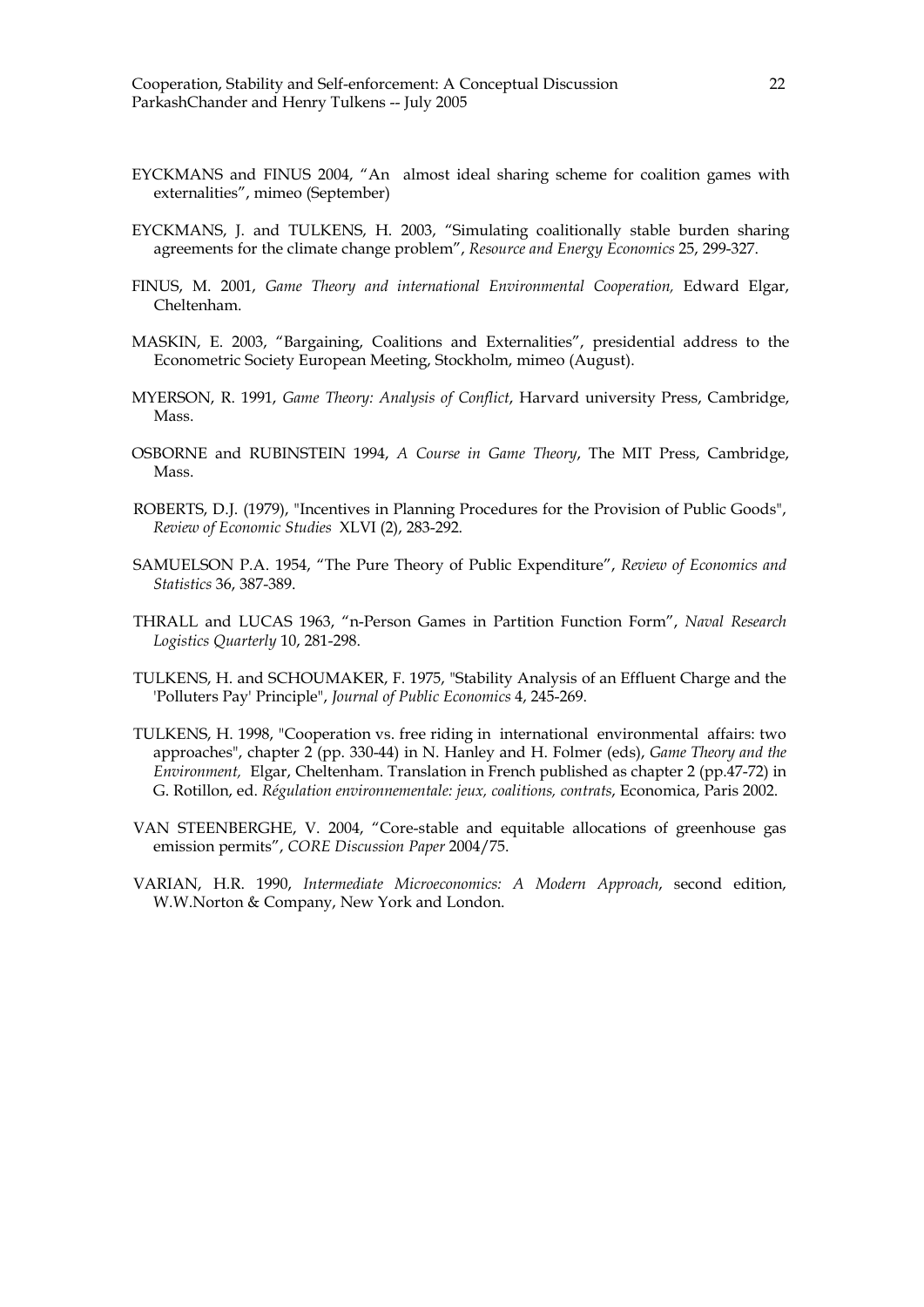



**Figure 1 - A one polluter** (*r*) **- one pollutee** (*e*) **economy** Source: TULKENS and SCHOUMAKER 1975

: Polluter:  $u_r(p_r, y_r)$ ,  $y_r \le y_r$  (> 0 : initial endowment) *with*  $\partial u_r / \partial p_r \geq 0$ ,  $\partial u_r / \partial y_r > 0$ , Pollutee:  $u_e(p_r, y_e)$ ,  $y_e \le y_e > 0$ : initial endowment) *with*  $\partial u_e / \partial p_r < 0$ ,  $\partial u_e / \partial y_e > 0$ . M : *Nash equilibrium* A - B : *core* (with respect to M) A : *CT solution* (where *r* receives from *e* a transfer KL)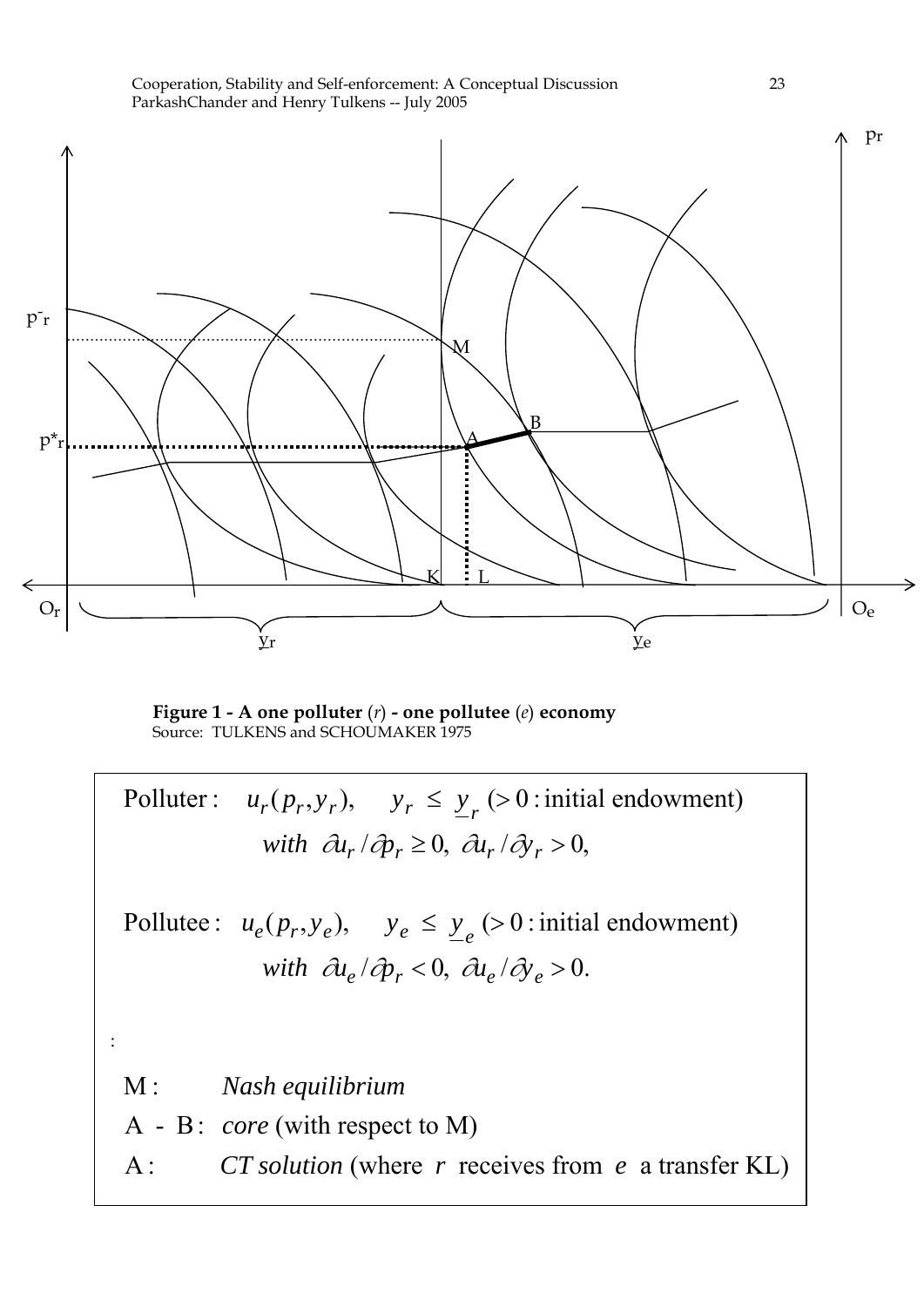



Figure 2 : One polluter (r) and two pollutees (e<sub>1</sub>,e<sub>2</sub>)

:

- $p_r^*$  is optimal because at for that value of *p<sub>r</sub>* slope at D  $(= MRS_r)$  = slope at E  $(=\sum MRS_e)$ *i*  $\sum MRS_{e_i}$
- M : *Nash equilibrium*
- D E : *core* allocations
- D: *CT solution* (*r* receives from  $e_1$  and  $e_2$  an aggragate transfer KL; the respective shares of payment by  $e_1$  and  $e_2$  are not shown)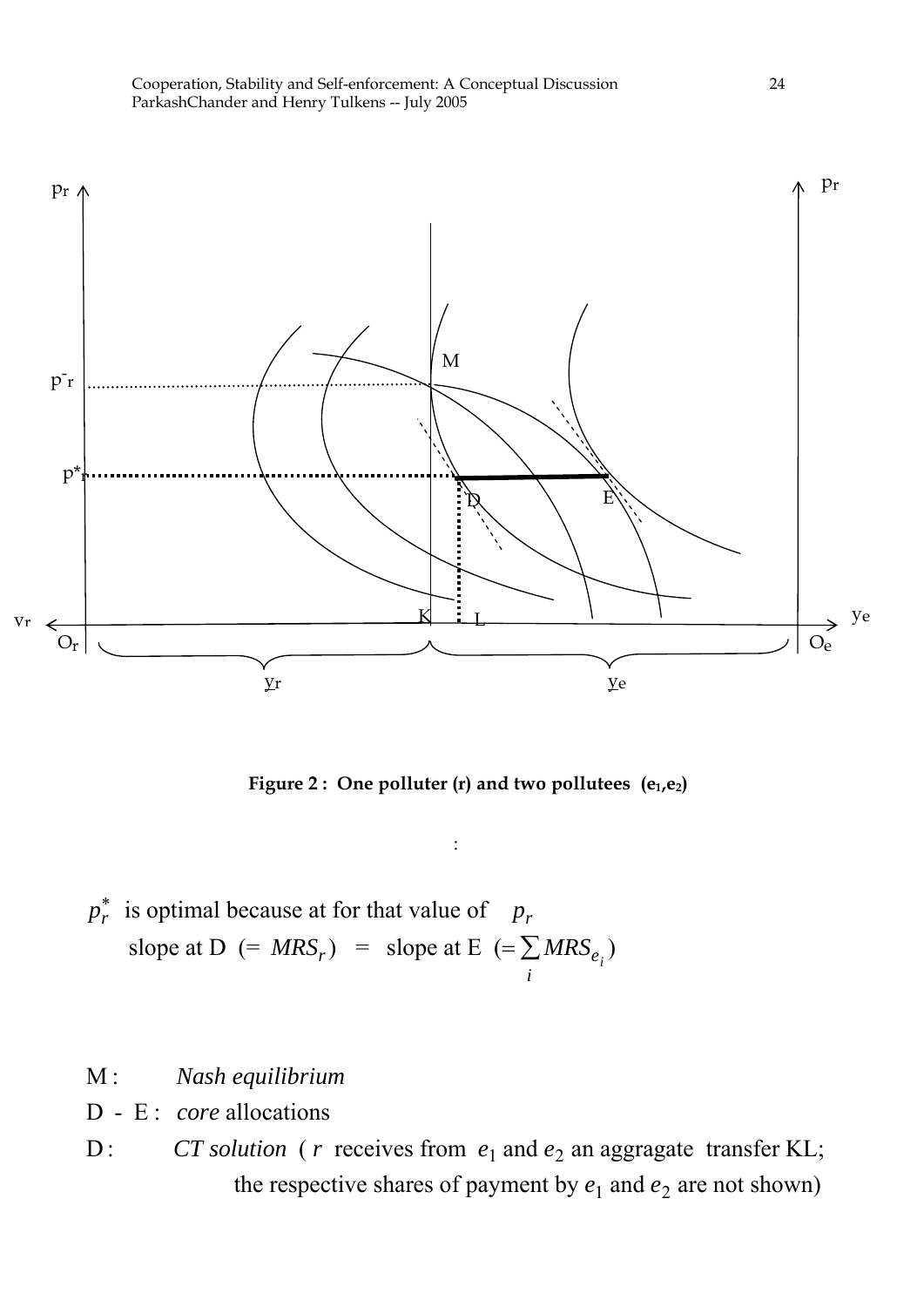

The game is defined by  $N = \{r, e_1, e_2\}$  and the characteristic function  $v(.)$ . Note that  $v(e_1, e_2) = 0$ .

The origin is the welfare levels of players at the Nash equilibrium

The CT solution is one point along the segment [a, b]. There, all the bargaining gain accrues to the pollutees.

:

 That point A belongs to the core illustrates that the (single) polluter can reap all of the bargaining gain

**Figure 3 : The** γ **core in payoffs space**  for any one polluter (r) and two pollutees (e<sub>1</sub>,e<sub>2</sub>) game